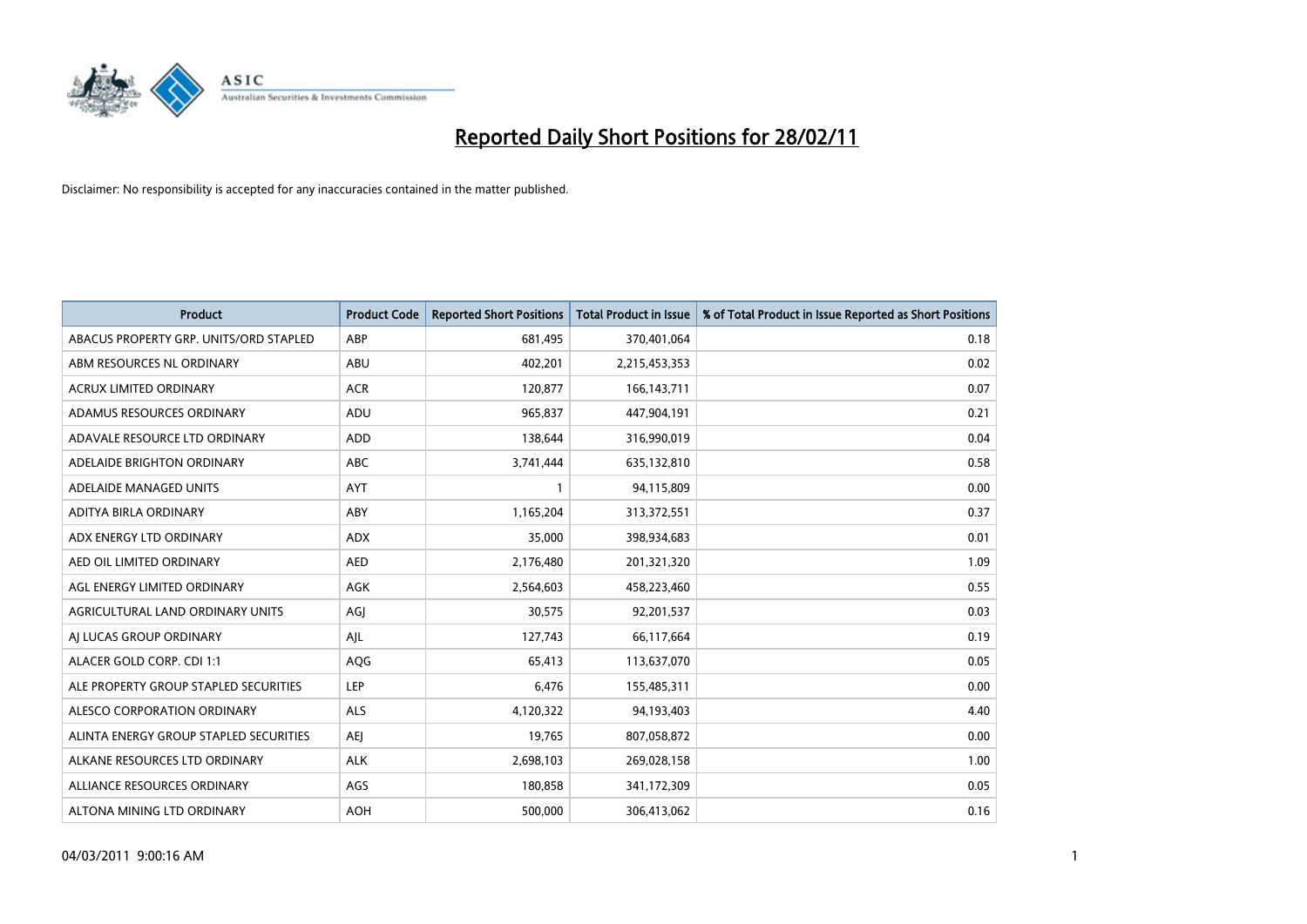

| Product                                 | <b>Product Code</b> | <b>Reported Short Positions</b> | <b>Total Product in Issue</b> | % of Total Product in Issue Reported as Short Positions |
|-----------------------------------------|---------------------|---------------------------------|-------------------------------|---------------------------------------------------------|
| ALUMINA LIMITED ORDINARY                | <b>AWC</b>          | 25,595,208                      | 2,440,196,187                 | 1.02                                                    |
| AMADEUS ENERGY ORDINARY                 | AMU                 | 454.000                         | 300,288,855                   | 0.15                                                    |
| AMALGAMATED HOLDINGS ORDINARY           | <b>AHD</b>          | 6                               | 157,452,483                   | 0.00                                                    |
| AMCOM TELECOMM. ORDINARY                | <b>AMM</b>          | 39,893                          | 716,812,103                   | 0.01                                                    |
| AMCOR LIMITED ORDINARY                  | <b>AMC</b>          | 3,707,772                       | 1,225,519,046                 | 0.27                                                    |
| AMP CAPITAL CHINA ORDINARY UNITS        | <b>AGF</b>          | 65,310                          | 337,034,455                   | 0.02                                                    |
| AMP LIMITED ORDINARY                    | AMP                 | 42,901,150                      | 2,094,424,200                 | 2.02                                                    |
| AMPELLA MINING ORDINARY                 | <b>AMX</b>          | 338,253                         | 202,975,108                   | 0.17                                                    |
| ANSELL LIMITED ORDINARY                 | <b>ANN</b>          | 4,928,486                       | 133,007,903                   | 3.71                                                    |
| ANTARES ENERGY LTD ORDINARY             | <b>AZZ</b>          | 2,231,653                       | 299,333,110                   | 0.74                                                    |
| ANZ BANKING GRP LTD ORDINARY            | ANZ                 | 5,717,343                       | 2,596,103,390                 | 0.21                                                    |
| APA GROUP STAPLED SECURITIES            | APA                 | 5,716,854                       | 551,689,118                   | 1.03                                                    |
| APEX MINERALS NL ORDINARY               | <b>AXM</b>          | 885,146                         | 3,917,821,105                 | 0.02                                                    |
| APN EUROPEAN RETAIL UNITS STAPLED SEC.  | <b>AEZ</b>          | 11,832                          | 544,910,660                   | 0.00                                                    |
| APN NEWS & MEDIA ORDINARY               | <b>APN</b>          | 18,180,133                      | 606,084,019                   | 3.02                                                    |
| AQUARIUS PLATINUM. ORDINARY             | <b>AOP</b>          | 3,126,629                       | 463,241,295                   | 0.67                                                    |
| AQUILA RESOURCES ORDINARY               | <b>AQA</b>          | 3,202,423                       | 374,323,124                   | 0.86                                                    |
| ARAFURA RESOURCE LTD ORDINARY           | <b>ARU</b>          | 3,276,566                       | 367,930,342                   | 0.90                                                    |
| ARDENT LEISURE GROUP STAPLED SECURITIES | AAD                 | 1,502,957                       | 312,836,274                   | 0.48                                                    |
| ARISTOCRAT LEISURE ORDINARY             | ALL                 | 28,160,288                      | 533,983,910                   | 5.29                                                    |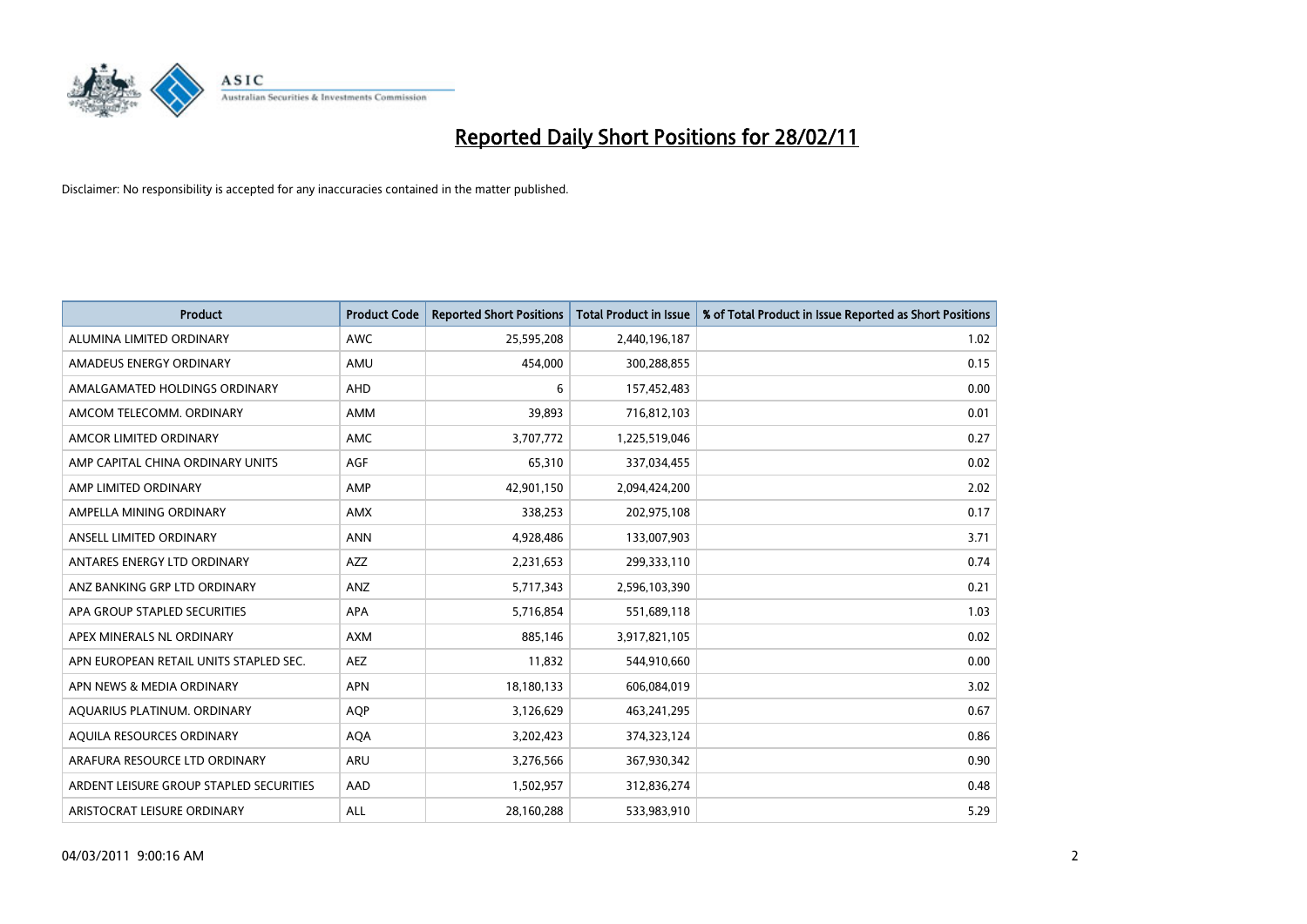

| Product                                 | <b>Product Code</b> | <b>Reported Short Positions</b> | <b>Total Product in Issue</b> | % of Total Product in Issue Reported as Short Positions |
|-----------------------------------------|---------------------|---------------------------------|-------------------------------|---------------------------------------------------------|
| ASCIANO LIMITED ORDINARY                | <b>AIO</b>          | 34,240,871                      | 2,926,103,883                 | 1.17                                                    |
| ASG GROUP LIMITED ORDINARY              | ASZ                 | 19,399                          | 168,247,718                   | 0.01                                                    |
| ASPEN GROUP ORD/UNITS STAPLED           | <b>APZ</b>          | 1,061,716                       | 592,674,670                   | 0.16                                                    |
| ASPIRE MINING LTD ORDINARY              | <b>AKM</b>          | 57,979                          | 534,723,044                   | 0.01                                                    |
| ASTIVITA RENEWABLES ORDINARY            | AIR                 | 135,000                         | 23,170,005                    | 0.58                                                    |
| <b>ASTON RES LTD ORDINARY</b>           | <b>AZT</b>          | 4,634                           | 204,527,604                   | 0.00                                                    |
| ASTRO JAP PROP GROUP STAPLED SECURITIES | AJA                 | 24,667                          | 50,821,741                    | 0.05                                                    |
| ASX LIMITED ORDINARY                    | ASX                 | 1,023,240                       | 175,136,729                   | 0.58                                                    |
| ATLANTIC LIMITED ORDINARY               | ATI                 | 546,772                         | 110,893,957                   | 0.49                                                    |
| ATLAS IRON LIMITED ORDINARY             | <b>AGO</b>          | 21,280,507                      | 763,543,708                   | 2.77                                                    |
| AURORA OIL & GAS ORDINARY               | <b>AUT</b>          | 735,185                         | 403,437,342                   | 0.18                                                    |
| AUSDRILL LIMITED ORDINARY               | ASL                 | 311,720                         | 262,933,906                   | 0.12                                                    |
| AUSENCO LIMITED ORDINARY                | AAX                 | 3,932,977                       | 122,511,701                   | 3.19                                                    |
| <b>AUSTAL LIMITED ORDINARY</b>          | ASB                 | 166,511                         | 188,069,638                   | 0.08                                                    |
| <b>AUSTAR UNITED ORDINARY</b>           | <b>AUN</b>          | 16,974,338                      | 1,271,357,418                 | 1.32                                                    |
| AUSTBROKERS HOLDINGS ORDINARY           | <b>AUB</b>          | 2                               | 54,339,433                    | 0.00                                                    |
| AUSTIN ENGINEERING ORDINARY             | ANG                 | 21,601                          | 71,614,403                    | 0.03                                                    |
| <b>AUSTRALAND ASSETS ASSETS</b>         | AAZPB               | 1,168                           | 2,750,000                     | 0.04                                                    |
| AUSTRALAND PROPERTY STAPLED SECURITY    | <b>ALZ</b>          | 490,030                         | 576,837,197                   | 0.07                                                    |
| AUSTRALIAN AGRICULT. ORDINARY           | AAC                 | 4,625,620                       | 264,264,459                   | 1.73                                                    |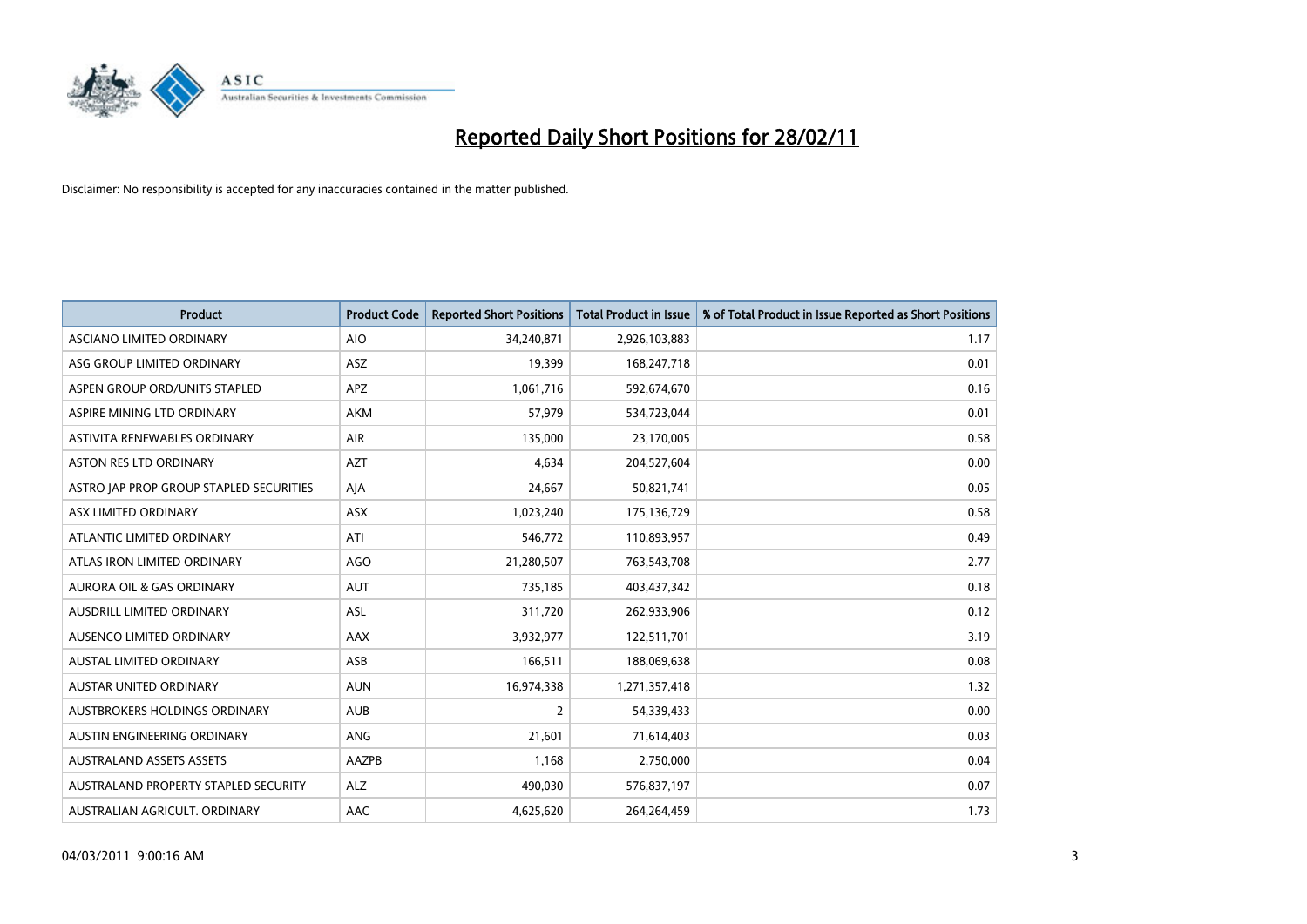

| <b>Product</b>                       | <b>Product Code</b> | <b>Reported Short Positions</b> | <b>Total Product in Issue</b> | % of Total Product in Issue Reported as Short Positions |
|--------------------------------------|---------------------|---------------------------------|-------------------------------|---------------------------------------------------------|
| <b>AUSTRALIAN EDUCATION UNITS</b>    | <b>AEU</b>          | 625,000                         | 134,973,383                   | 0.46                                                    |
| AUSTRALIAN INFRASTR. UNITS/ORDINARY  | <b>AIX</b>          | 317,754                         | 620,733,944                   | 0.06                                                    |
| AUSTRALIAN MINES LTD ORDINARY        | <b>AUZ</b>          | 1,400,000                       | 396,909,440                   | 0.35                                                    |
| AUSTRALIAN PHARM. ORDINARY           | API                 | 1,254,263                       | 488,115,883                   | 0.24                                                    |
| AUTOMOTIVE HOLDINGS ORDINARY         | <b>AHE</b>          | 202,898                         | 226,387,577                   | 0.09                                                    |
| AVEXA LIMITED ORDINARY               | <b>AVX</b>          | 243,657                         | 847,688,779                   | 0.03                                                    |
| AWE LIMITED ORDINARY                 | <b>AWE</b>          | 2,329,921                       | 521,871,941                   | 0.44                                                    |
| AXA ASIA PACIFIC ORDINARY            | <b>AXA</b>          | 1,689,367                       | 2,067,095,545                 | 0.09                                                    |
| AZUMAH RESOURCES ORDINARY            | <b>AZM</b>          | 47,177                          | 272,696,055                   | 0.01                                                    |
| <b>BANDANNA ENERGY ORDINARY</b>      | <b>BND</b>          | 72,007                          | 426,265,482                   | 0.02                                                    |
| BANK OF QUEENSLAND. ORDINARY         | <b>BOQ</b>          | 2,006,808                       | 222,072,957                   | 0.91                                                    |
| <b>BANNERMAN RESOURCES ORDINARY</b>  | <b>BMN</b>          | 1,105                           | 234,435,934                   | 0.00                                                    |
| <b>BASS STRAIT OIL CO ORDINARY</b>   | <b>BAS</b>          | 1,482                           | 291,030,250                   | 0.00                                                    |
| BATHURST RESOURCES ORDINARY          | <b>BTU</b>          | 3,858,754                       | 613,291,330                   | 0.63                                                    |
| <b>BAUXITE RESOURCE LTD ORDINARY</b> | <b>BAU</b>          | 590,434                         | 235,379,896                   | 0.25                                                    |
| BC IRON LIMITED ORDINARY             | <b>BCI</b>          | 35,988                          | 94,111,000                    | 0.04                                                    |
| BEACH ENERGY LIMITED ORDINARY        | <b>BPT</b>          | 3,233,364                       | 1,099,021,290                 | 0.30                                                    |
| BEADELL RESOURCE LTD ORDINARY        | <b>BDR</b>          | 48,003                          | 622,097,828                   | 0.01                                                    |
| BENDIGO AND ADELAIDE ORDINARY        | <b>BEN</b>          | 6,984,640                       | 357,625,053                   | 1.94                                                    |
| BERKELEY RESOURCES ORDINARY          | <b>BKY</b>          | 610,667                         | 158,938,148                   | 0.38                                                    |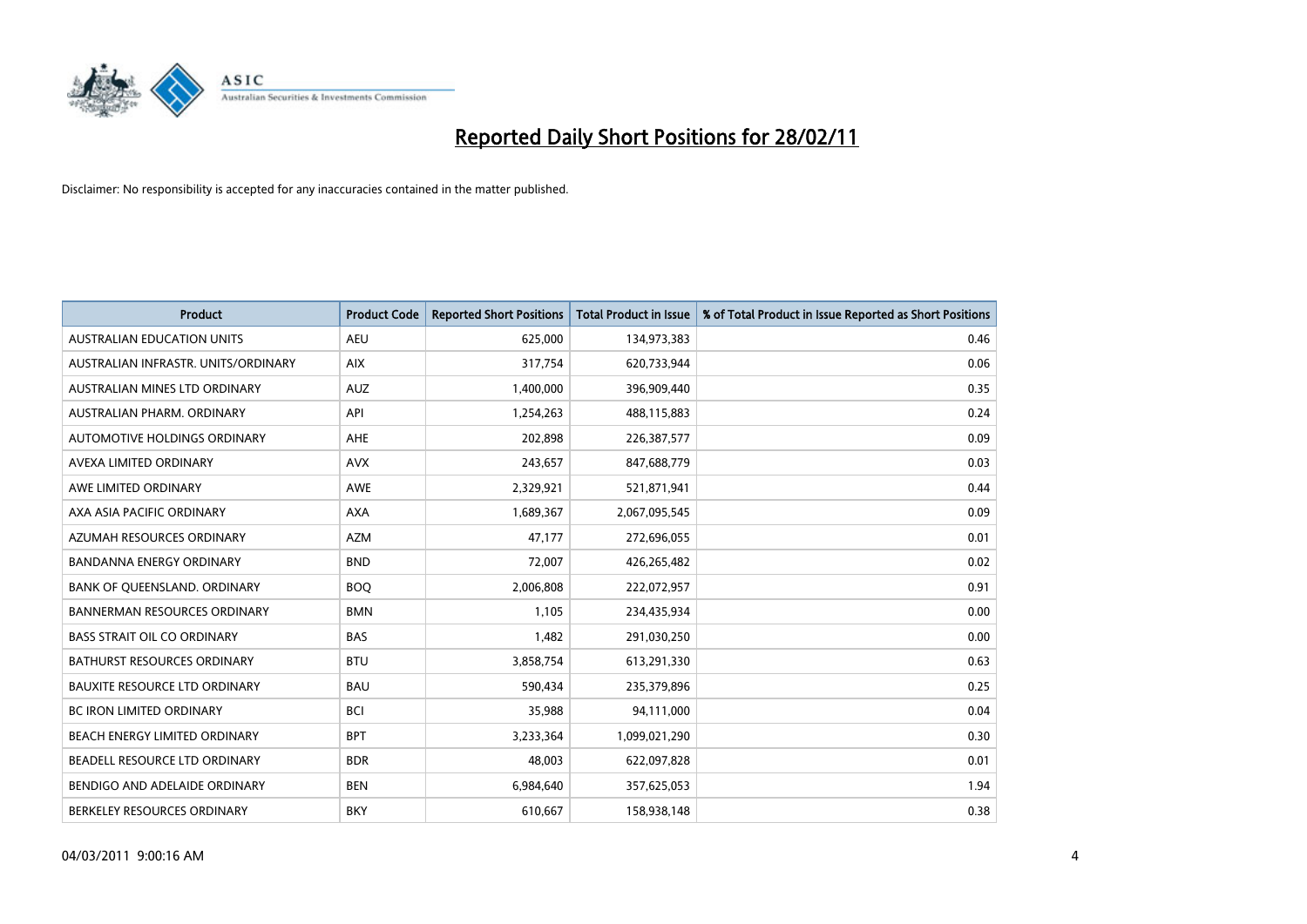

| <b>Product</b>                       | <b>Product Code</b> | <b>Reported Short Positions</b> | <b>Total Product in Issue</b> | % of Total Product in Issue Reported as Short Positions |
|--------------------------------------|---------------------|---------------------------------|-------------------------------|---------------------------------------------------------|
| BETASHARES ASX FIN ETF UNITS         | <b>OFN</b>          | 30,000                          | 4,509,251                     | 0.67                                                    |
| BETASHARES ASX RES ETF UNITS         | <b>ORE</b>          | 145,000                         | 4,519,432                     | 3.21                                                    |
| <b>BHP BILLITON LIMITED ORDINARY</b> | <b>BHP</b>          | 34,493,441                      | 3,356,081,497                 | 1.00                                                    |
| <b>BILLABONG ORDINARY</b>            | <b>BBG</b>          | 11,599,346                      | 253,613,826                   | 4.58                                                    |
| <b>BIOTA HOLDINGS ORDINARY</b>       | <b>BTA</b>          | 2,597,737                       | 180,805,565                   | 1.44                                                    |
| <b>BISALLOY STEEL ORDINARY</b>       | <b>BIS</b>          | 84,480                          | 216,455,965                   | 0.04                                                    |
| BKI INVESTMENT LTD ORDINARY          | <b>BKI</b>          | 508                             | 420,919,092                   | 0.00                                                    |
| <b>BLACKTHORN RESOURCES ORDINARY</b> | <b>BTR</b>          | 35,848                          | 106,885,300                   | 0.03                                                    |
| <b>BLUESCOPE STEEL LTD ORDINARY</b>  | <b>BSL</b>          | 31,439,218                      | 1,842,207,385                 | 1.70                                                    |
| <b>BOART LONGYEAR ORDINARY</b>       | <b>BLY</b>          | 3,477,643                       | 461, 163, 412                 | 0.75                                                    |
| <b>BOOM LOGISTICS ORDINARY</b>       | <b>BOL</b>          | 337,999                         | 461,500,712                   | 0.07                                                    |
| BORAL LIMITED, ORDINARY              | <b>BLD</b>          | 33,421,967                      | 724,462,726                   | 4.62                                                    |
| BOTSWANA METALS LTD ORDINARY         | <b>BML</b>          | 7,000                           | 143,717,013                   | 0.00                                                    |
| <b>BOW ENERGY LIMITED ORDINARY</b>   | <b>BOW</b>          | 1,719,773                       | 348,972,041                   | 0.49                                                    |
| <b>BRADKEN LIMITED ORDINARY</b>      | <b>BKN</b>          | 1,091,595                       | 139,639,929                   | 0.79                                                    |
| <b>BRAMBLES LIMITED ORDINARY</b>     | <b>BXB</b>          | 11,285,425                      | 1,450,673,115                 | 0.76                                                    |
| BREVILLE GROUP LTD ORDINARY          | <b>BRG</b>          | 2,740                           | 129,615,322                   | 0.00                                                    |
| <b>BRICKWORKS LIMITED ORDINARY</b>   | <b>BKW</b>          | 14,771                          | 147,567,333                   | 0.01                                                    |
| <b>BROCKMAN RESOURCES ORDINARY</b>   | <b>BRM</b>          | 99,045                          | 144,803,151                   | 0.07                                                    |
| BT INVESTMENT MNGMNT ORDINARY        | <b>BTT</b>          | 554,785                         | 160,000,000                   | 0.35                                                    |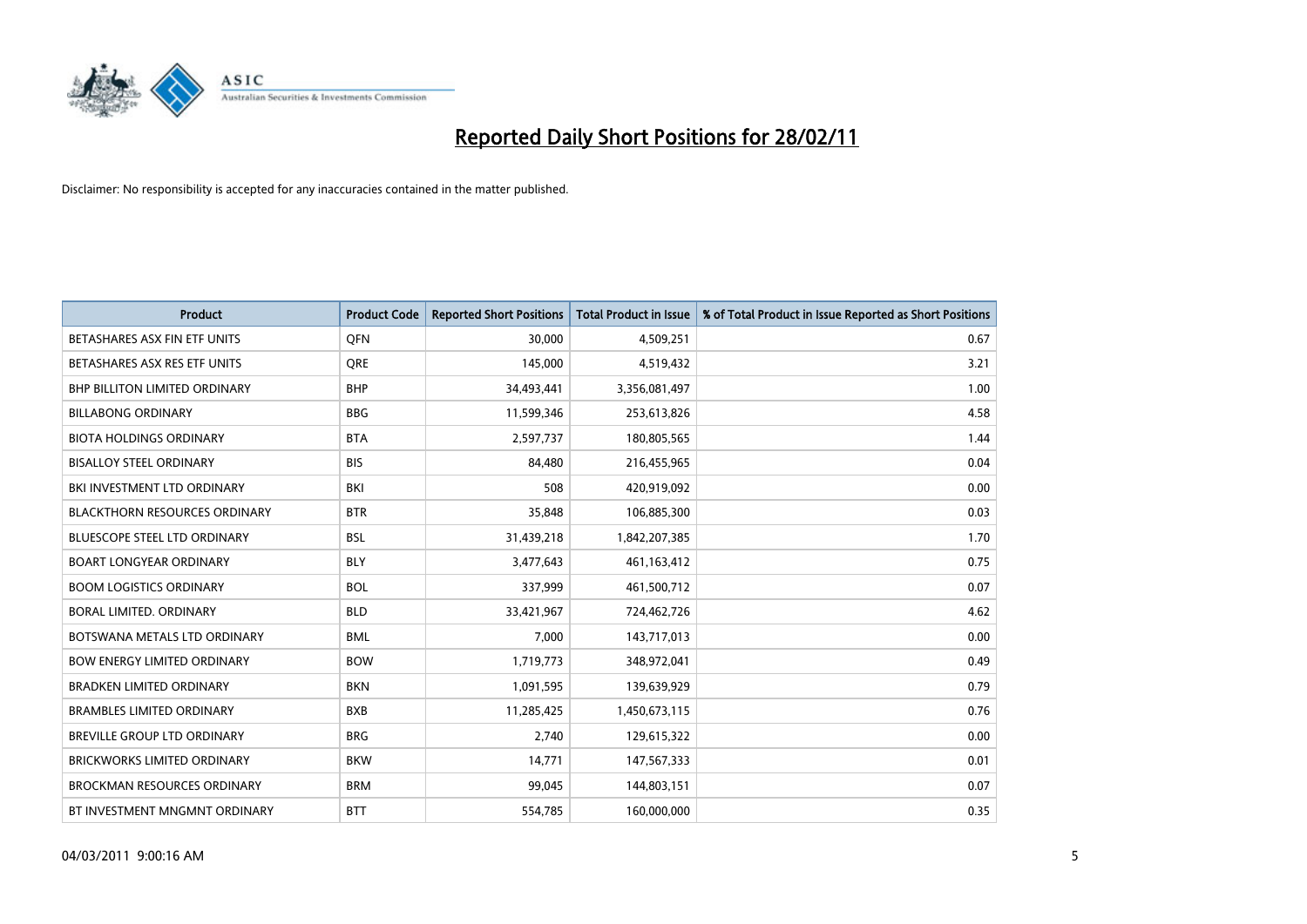

| Product                                  | <b>Product Code</b> | <b>Reported Short Positions</b> | <b>Total Product in Issue</b> | % of Total Product in Issue Reported as Short Positions |
|------------------------------------------|---------------------|---------------------------------|-------------------------------|---------------------------------------------------------|
| <b>BUNNINGS WAREHOUSE ORDINARY UNITS</b> | <b>BWP</b>          | 1,166,896                       | 427,042,646                   | 0.27                                                    |
| <b>BUREY GOLD LIMITED ORDINARY</b>       | <b>BYR</b>          | 408,571                         | 249,487,179                   | 0.16                                                    |
| <b>BURU ENERGY ORDINARY</b>              | <b>BRU</b>          | 155,589                         | 182,780,549                   | 0.09                                                    |
| CABCHARGE AUSTRALIA ORDINARY             | CAB                 | 913,986                         | 120,437,014                   | 0.75                                                    |
| CALTEX AUSTRALIA ORDINARY                | <b>CTX</b>          | 5,405,743                       | 270,000,000                   | 2.00                                                    |
| <b>CAMPBELL BROTHERS ORDINARY</b>        | <b>CPB</b>          | 112,888                         | 67,503,411                    | 0.16                                                    |
| CAPE LAMBERT RES LTD ORDINARY            | <b>CFE</b>          | 1,341,858                       | 571,849,603                   | 0.23                                                    |
| CAPRAL LIMITED ORDINARY                  | CAA                 | 104,961                         | 387,898,255                   | 0.03                                                    |
| CARABELLA RES LTD ORDINARY               | <b>CLR</b>          | 22,400                          | 38,626,388                    | 0.06                                                    |
| <b>CARBON ENERGY ORDINARY</b>            | <b>CNX</b>          | 1,494,386                       | 670,872,650                   | 0.22                                                    |
| <b>CARDNO LIMITED ORDINARY</b>           | CDD                 | 13,841                          | 106,250,491                   | 0.01                                                    |
| CARNARVON PETROLEUM ORDINARY             | <b>CVN</b>          | 3,173,528                       | 687,820,634                   | 0.47                                                    |
| <b>CARNEGIE WAVE ENERGY ORDINARY</b>     | <b>CWE</b>          | 83,000                          | 859,087,627                   | 0.01                                                    |
| <b>CARPATHIAN RESOURCES ORDINARY</b>     | <b>CPN</b>          | 75,000                          | 265,533,501                   | 0.03                                                    |
| CARPENTARIA EXP. LTD ORDINARY            | CAP                 | 59,777                          | 94,341,301                    | 0.06                                                    |
| CARRICK GOLD LIMITED ORDINARY            | <b>CRK</b>          | 20,580                          | 139,500,000                   | 0.01                                                    |
| CARSALES.COM LTD ORDINARY                | <b>CRZ</b>          | 4,401,777                       | 234,073,300                   | 1.87                                                    |
| CASH CONVERTERS ORD/DIV ACCESS           | CCV                 | 350,981                         | 379,761,025                   | 0.08                                                    |
| <b>CASPIAN OIL &amp; GAS ORDINARY</b>    | <b>CIG</b>          | 50,000                          | 1,331,500,513                 | 0.00                                                    |
| CATALPA RESOURCES ORDINARY               | CAH                 | 1,118,813                       | 177,954,355                   | 0.62                                                    |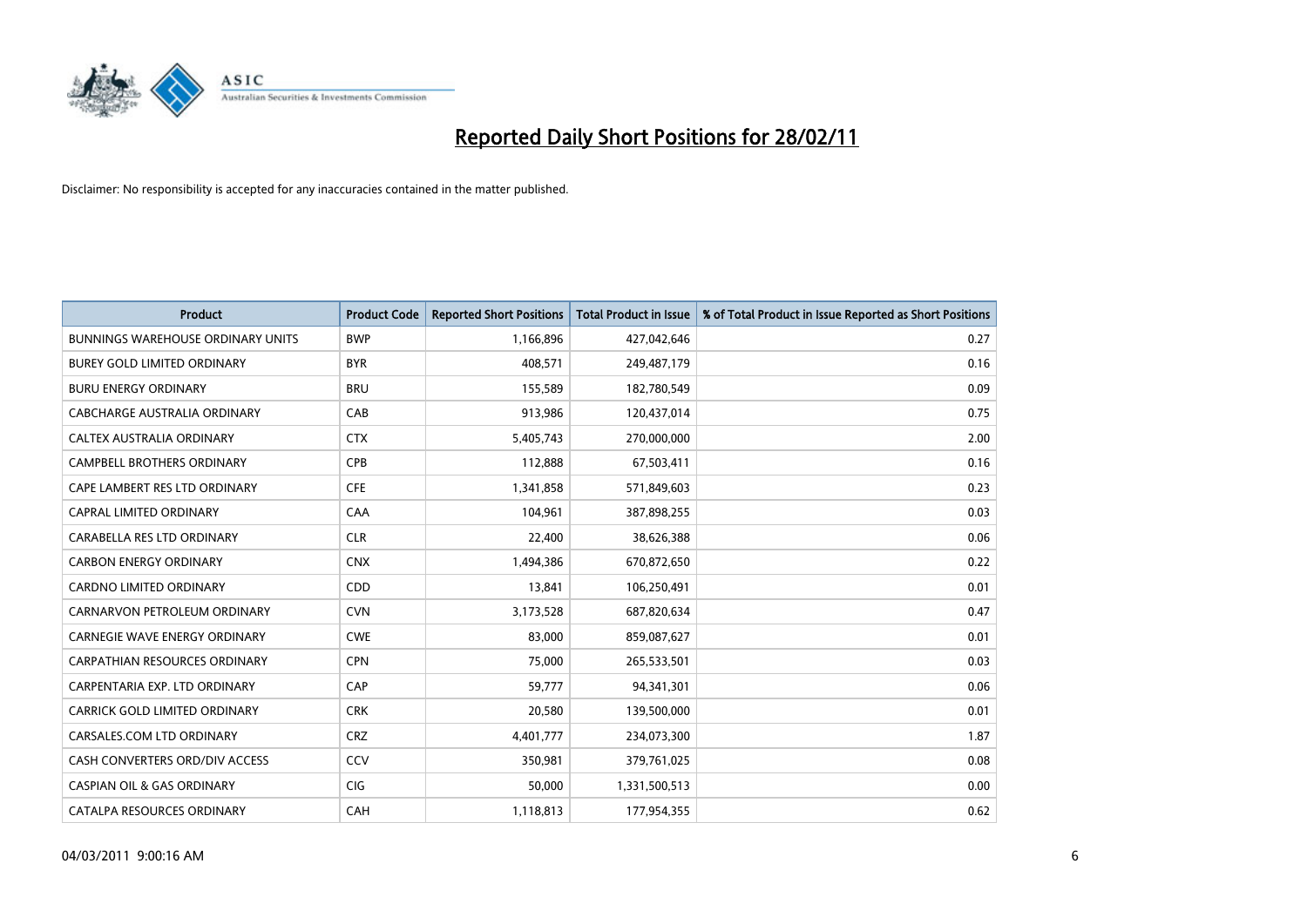

| <b>Product</b>                                | <b>Product Code</b> | <b>Reported Short Positions</b> | Total Product in Issue | % of Total Product in Issue Reported as Short Positions |
|-----------------------------------------------|---------------------|---------------------------------|------------------------|---------------------------------------------------------|
| <b>CAZALY RESOURCES ORDINARY</b>              | CAZ                 | 1,150                           | 111,811,655            | 0.00                                                    |
| <b>CEC GROUP LIMITED ORDINARY</b>             | <b>CEG</b>          | 1,750                           | 79,662,662             | 0.00                                                    |
| <b>CELLNET GROUP ORDINARY</b>                 | <b>CLT</b>          | 1,342                           | 61,607,477             | 0.00                                                    |
| CENTRAL PETROLEUM ORDINARY                    | <b>CTP</b>          | 163,513                         | 982,298,842            | 0.02                                                    |
| CENTREBET INTERNAT, ORDINARY                  | <b>CIL</b>          | 10.799                          | 87,764,414             | 0.01                                                    |
| <b>CENTRO PROPERTIES UNITS/ORD STAPLED</b>    | <b>CNP</b>          | 565,447                         | 972,414,514            | 0.05                                                    |
| <b>CENTRO RETAIL GROUP STAPLED SECURITIES</b> | <b>CER</b>          | 1,902,346                       | 2,286,399,424          | 0.08                                                    |
| <b>CERAMIC FUEL CELLS ORDINARY</b>            | <b>CFU</b>          | 1,673,957                       | 1,201,353,566          | 0.13                                                    |
| <b>CFS RETAIL PROPERTY UNITS</b>              | <b>CFX</b>          | 36,668,808                      | 2,839,591,911          | 1.28                                                    |
| CGA MINING LIMITED ORDINARY                   | <b>CGX</b>          | 1.849                           | 333,265,726            | 0.00                                                    |
| <b>CHALLENGER DIV.PRO. STAPLED UNITS</b>      | <b>CDI</b>          | 50,752                          | 913,426,007            | 0.00                                                    |
| <b>CHALLENGER INFRAST, STAPLED UNITS</b>      | <b>CIF</b>          | 331,642                         | 316,223,785            | 0.10                                                    |
| <b>CHALLENGER LIMITED ORDINARY</b>            | <b>CGF</b>          | 5,438,960                       | 500,435,740            | 1.08                                                    |
| <b>CHANDLER MACLEOD LTD ORDINARY</b>          | <b>CMG</b>          | 143.942                         | 422,031,685            | 0.03                                                    |
| CHARTER HALL GROUP STAPLED US PROHIBIT.       | <b>CHC</b>          | 588,609                         | 306,341,814            | 0.19                                                    |
| <b>CHARTER HALL OFFICE UNIT</b>               | COO                 | 1,623,739                       | 493,319,730            | 0.33                                                    |
| <b>CHARTER HALL RETAIL UNITS</b>              | <b>CQR</b>          | 241,162                         | 305,810,723            | 0.08                                                    |
| CHEMGENEX PHARMACEUT ORDINARY                 | <b>CXS</b>          | 89,061                          | 283,348,870            | 0.03                                                    |
| CITIGOLD CORP LTD ORDINARY                    | <b>CTO</b>          | 2,103,690                       | 1,040,278,301          | 0.20                                                    |
| CLINUVEL PHARMACEUT, ORDINARY                 | <b>CUV</b>          | 19,511                          | 30,379,956             | 0.06                                                    |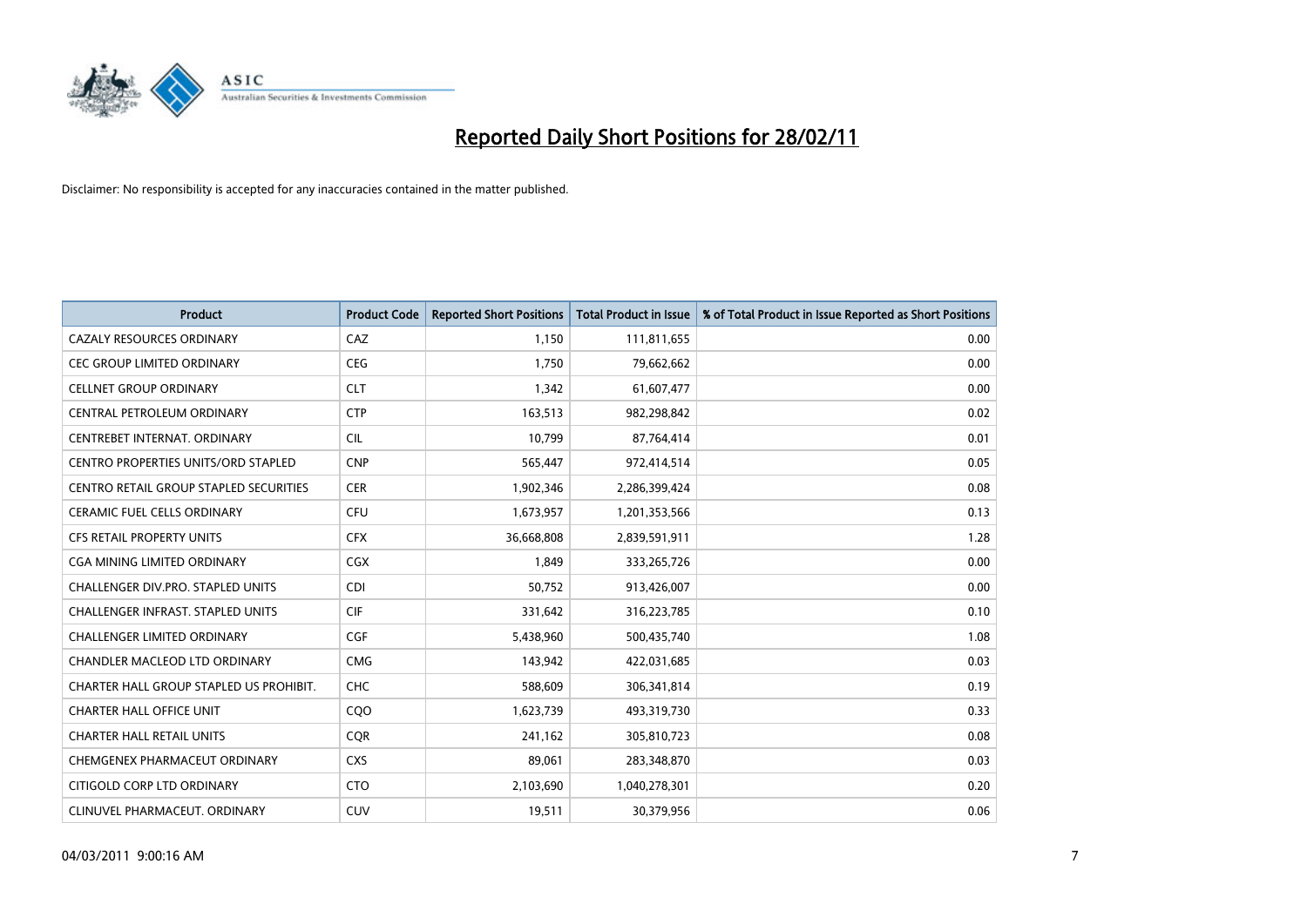

| <b>Product</b>                       | <b>Product Code</b> | <b>Reported Short Positions</b> | <b>Total Product in Issue</b> | % of Total Product in Issue Reported as Short Positions |
|--------------------------------------|---------------------|---------------------------------|-------------------------------|---------------------------------------------------------|
| <b>CLOUGH LIMITED ORDINARY</b>       | <b>CLO</b>          | 682,823                         | 770,916,269                   | 0.08                                                    |
| <b>COAL &amp; ALLIED ORDINARY</b>    | <b>CNA</b>          | 1,916                           | 86,584,735                    | 0.00                                                    |
| COAL OF AFRICA LTD ORDINARY          | <b>CZA</b>          | 1,370,863                       | 530,514,663                   | 0.26                                                    |
| COALSPUR MINES LTD ORDINARY          | <b>CPL</b>          | 1,557,587                       | 488,049,453                   | 0.32                                                    |
| COCA-COLA AMATIL ORDINARY            | <b>CCL</b>          | 7,222,754                       | 756,004,067                   | 0.94                                                    |
| <b>COCHLEAR LIMITED ORDINARY</b>     | <b>COH</b>          | 1,196,056                       | 56,708,989                    | 2.11                                                    |
| <b>COCKATOO COAL ORDINARY</b>        | <b>COK</b>          | 1,882,519                       | 1,016,096,908                 | 0.18                                                    |
| <b>COFFEY INTERNATIONAL ORDINARY</b> | <b>COF</b>          | 503,673                         | 132,577,523                   | 0.37                                                    |
| COMMONWEALTH BANK, ORDINARY          | <b>CBA</b>          | 14,558,020                      | 1,548,932,074                 | 0.93                                                    |
| COMMONWEALTH PROP ORDINARY UNITS     | <b>CPA</b>          | 18,916,410                      | 2,449,599,711                 | 0.78                                                    |
| <b>COMPASS RESOURCES ORDINARY</b>    | <b>CMR</b>          | 160,952                         | 147,402,920                   | 0.11                                                    |
| <b>COMPUTERSHARE LTD ORDINARY</b>    | <b>CPU</b>          | 2,294,482                       | 555,664,059                   | 0.40                                                    |
| CONNECTEAST GROUP STAPLED            | <b>CEU</b>          | 45,930,958                      | 3,940,145,951                 | 1.18                                                    |
| <b>CONQUEST MINING ORDINARY</b>      | <b>COT</b>          | 37,481                          | 583,241,478                   | 0.01                                                    |
| CONSOLIDATED MEDIA, ORDINARY         | <b>CMI</b>          | 806,173                         | 561,834,996                   | 0.14                                                    |
| CONTANGO MICROCAP ORDINARY           | <b>CTN</b>          | 7,500                           | 145,708,783                   | 0.01                                                    |
| CONTINENTAL COAL LTD ORDINARY        | <b>CCC</b>          | 1,122,545                       | 1,980,616,757                 | 0.06                                                    |
| COOPER ENERGY LTD ORDINARY           | <b>COE</b>          | 1,419,702                       | 292,576,001                   | 0.49                                                    |
| <b>COPPER STRIKE LTD ORDINARY</b>    | <b>CSE</b>          | 714                             | 129,455,571                   | 0.00                                                    |
| <b>CORDLIFE LIMITED ORDINARY</b>     | CBB                 |                                 | 145,360,920                   | 0.00                                                    |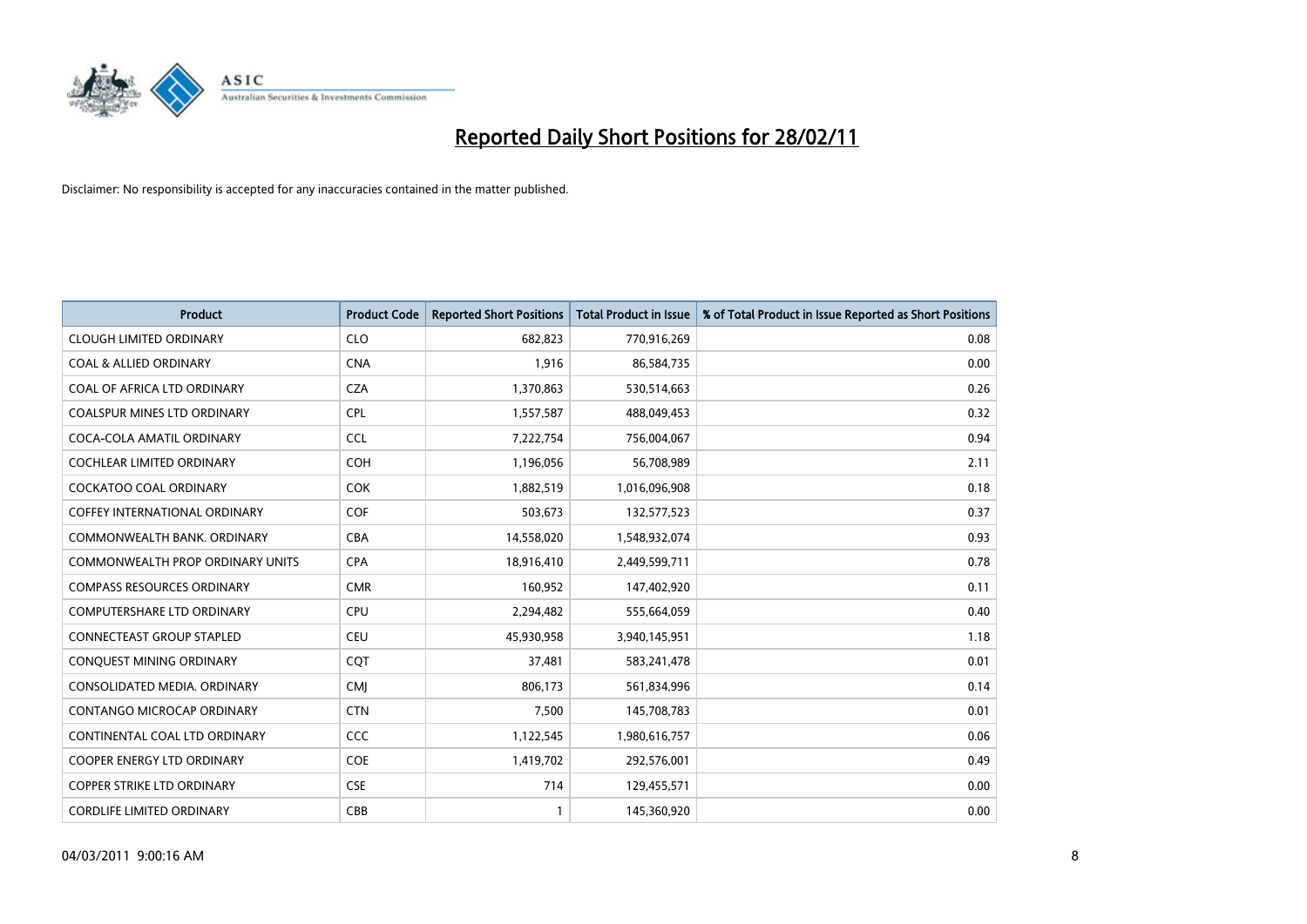

| Product                                 | <b>Product Code</b> | <b>Reported Short Positions</b> | Total Product in Issue | % of Total Product in Issue Reported as Short Positions |
|-----------------------------------------|---------------------|---------------------------------|------------------------|---------------------------------------------------------|
| <b>COUNT FINANCIAL ORDINARY</b>         | COU                 | 691,875                         | 262,212,976            | 0.27                                                    |
| CRANE GROUP LIMITED ORDINARY            | <b>CRG</b>          | 1,482,715                       | 79,110,667             | 1.87                                                    |
| <b>CREDIT CORP GROUP ORDINARY</b>       | <b>CCP</b>          | 6,261                           | 45,210,752             | 0.01                                                    |
| <b>CRESCENT GOLD ORDINARY</b>           | <b>CRE</b>          | 260,218                         | 1,077,909,687          | 0.02                                                    |
| <b>CROMWELL PROP STAPLED SECURITIES</b> | <b>CMW</b>          | 83,943                          | 912,786,005            | 0.01                                                    |
| <b>CROWN LIMITED ORDINARY</b>           | <b>CWN</b>          | 2,583,176                       | 754,131,800            | 0.32                                                    |
| <b>CSG LIMITED ORDINARY</b>             | CSV                 | 950,872                         | 244,933,695            | 0.39                                                    |
| <b>CSL LIMITED ORDINARY</b>             | <b>CSL</b>          | 9,006,527                       | 544,690,565            | 1.64                                                    |
| CSR LIMITED DEFERRED SETTLEMENT         | <b>CSRDA</b>        | 4,310,449                       | 505,969,838            | 0.84                                                    |
| <b>CUDECO LIMITED ORDINARY</b>          | CDU                 | 613,669                         | 145,512,643            | 0.42                                                    |
| <b>CUE ENERGY RESOURCE ORDINARY</b>     | <b>CUE</b>          | 21,225                          | 694,819,718            | 0.00                                                    |
| <b>CUSTOMERS LIMITED ORDINARY</b>       | <b>CUS</b>          | 157,846                         | 134,869,357            | 0.11                                                    |
| DART ENERGY LTD ORDINARY                | <b>DTE</b>          | 105,701                         | 548,938,184            | 0.02                                                    |
| DAVID JONES LIMITED ORDINARY            | <b>DJS</b>          | 19,036,292                      | 514,034,694            | 3.68                                                    |
| DECMIL GROUP LIMITED ORDINARY           | <b>DCG</b>          | 17,397                          | 124,204,568            | 0.01                                                    |
| DEEP YELLOW LIMITED ORDINARY            | <b>DYL</b>          | 15,876                          | 1,127,534,458          | 0.00                                                    |
| DEVINE LIMITED ORDINARY                 | <b>DVN</b>          | 1,000                           | 634,918,223            | 0.00                                                    |
| DEXUS PROPERTY GROUP STAPLED UNITS      | <b>DXS</b>          | 16,255,469                      | 4,839,024,176          | 0.33                                                    |
| DISCOVERY METALS LTD ORDINARY           | <b>DML</b>          | 239,741                         | 437,114,481            | 0.06                                                    |
| DOMINO PIZZA ENTERPR ORDINARY           | <b>DMP</b>          | 3                               | 68,407,674             | 0.00                                                    |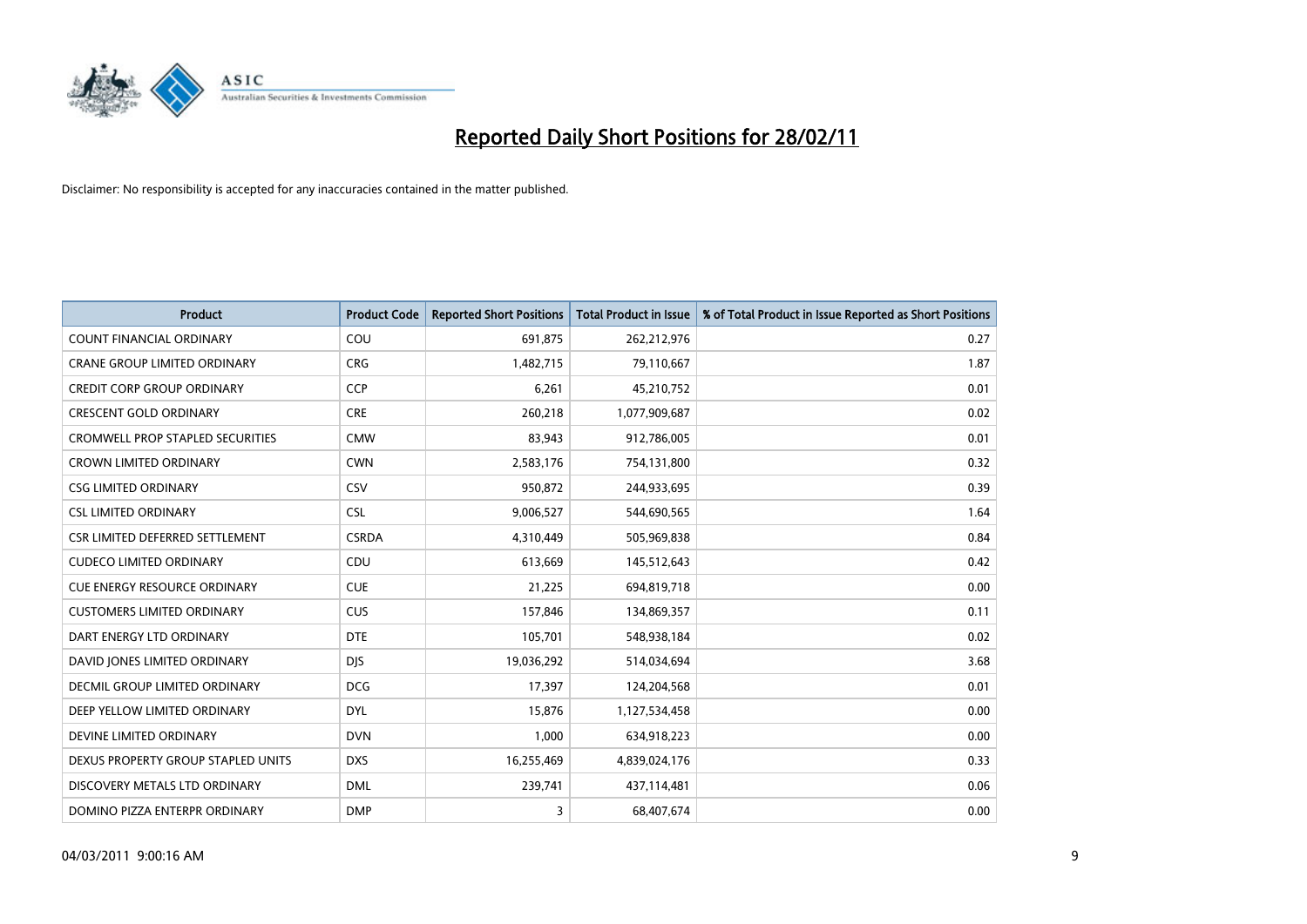

| Product                              | <b>Product Code</b> | <b>Reported Short Positions</b> | <b>Total Product in Issue</b> | % of Total Product in Issue Reported as Short Positions |
|--------------------------------------|---------------------|---------------------------------|-------------------------------|---------------------------------------------------------|
| DOWNER EDI LIMITED ORDINARY          | <b>DOW</b>          | 8,575,349                       | 343,178,483                   | 2.50                                                    |
| DRILLSEARCH ENERGY ORDINARY          | <b>DLS</b>          | 17,591                          | 206,808,417                   | 0.01                                                    |
| DUET GROUP STAPLED US PROHIBIT.      | <b>DUE</b>          | 819,666                         | 909,692,991                   | 0.08                                                    |
| DULUXGROUP LIMITED ORDINARY          | <b>DLX</b>          | 3,105,517                       | 367,456,259                   | 0.85                                                    |
| <b>DWS ADVANCED ORDINARY</b>         | <b>DWS</b>          | 600                             | 132,362,763                   | 0.00                                                    |
| DYESOL LIMITED ORDINARY              | <b>DYE</b>          | 23,329                          | 143,546,197                   | 0.02                                                    |
| <b>EASTERN STAR GAS ORDINARY</b>     | ESG                 | 3,961,136                       | 991,567,041                   | 0.40                                                    |
| EDT RETAIL TRUST UNITS               | <b>EDT</b>          | 99,457                          | 4,700,290,868                 | 0.00                                                    |
| <b>ELDERS LIMITED HYBRIDS</b>        | <b>ELDPA</b>        | 118,106                         | 1,500,000                     | 7.87                                                    |
| <b>ELDERS LIMITED ORDINARY</b>       | <b>ELD</b>          | 19,439,438                      | 448,598,480                   | 4.32                                                    |
| ELDORADO GOLD CORP CDI 1:1           | EAU                 | 141,744                         | 19,905,333                    | 0.73                                                    |
| ELEMENTOS LIMITED ORDINARY           | <b>ELT</b>          | 8                               | 56,885,454                    | 0.00                                                    |
| ELIXIR PETROLEUM LTD ORDINARY        | <b>EXR</b>          | 324,400                         | 188,988,472                   | 0.17                                                    |
| <b>EMECO HOLDINGS ORDINARY</b>       | <b>EHL</b>          | 682,367                         | 631,237,586                   | 0.11                                                    |
| <b>ENERGY RESOURCES ORDINARY 'A'</b> | <b>ERA</b>          | 2,800,569                       | 190,737,934                   | 1.48                                                    |
| <b>ENERGY WORLD CORPOR, ORDINARY</b> | <b>EWC</b>          | 16,885,286                      | 1,561,166,672                 | 1.09                                                    |
| <b>ENGENCO LIMITED ORDINARY</b>      | EGN                 | 668,476                         | 612,679,212                   | 0.11                                                    |
| ENTEK ENERGY LTD ORDINARY            | <b>ETE</b>          | 489,903                         | 287,692,535                   | 0.17                                                    |
| <b>ENTELLECT SOLUTIONS ORDINARY</b>  | <b>ESN</b>          | 464,050                         | 1,740,334,200                 | 0.03                                                    |
| <b>ENVESTRA LIMITED ORDINARY</b>     | <b>ENV</b>          | 1,937,752                       | 1,430,398,609                 | 0.14                                                    |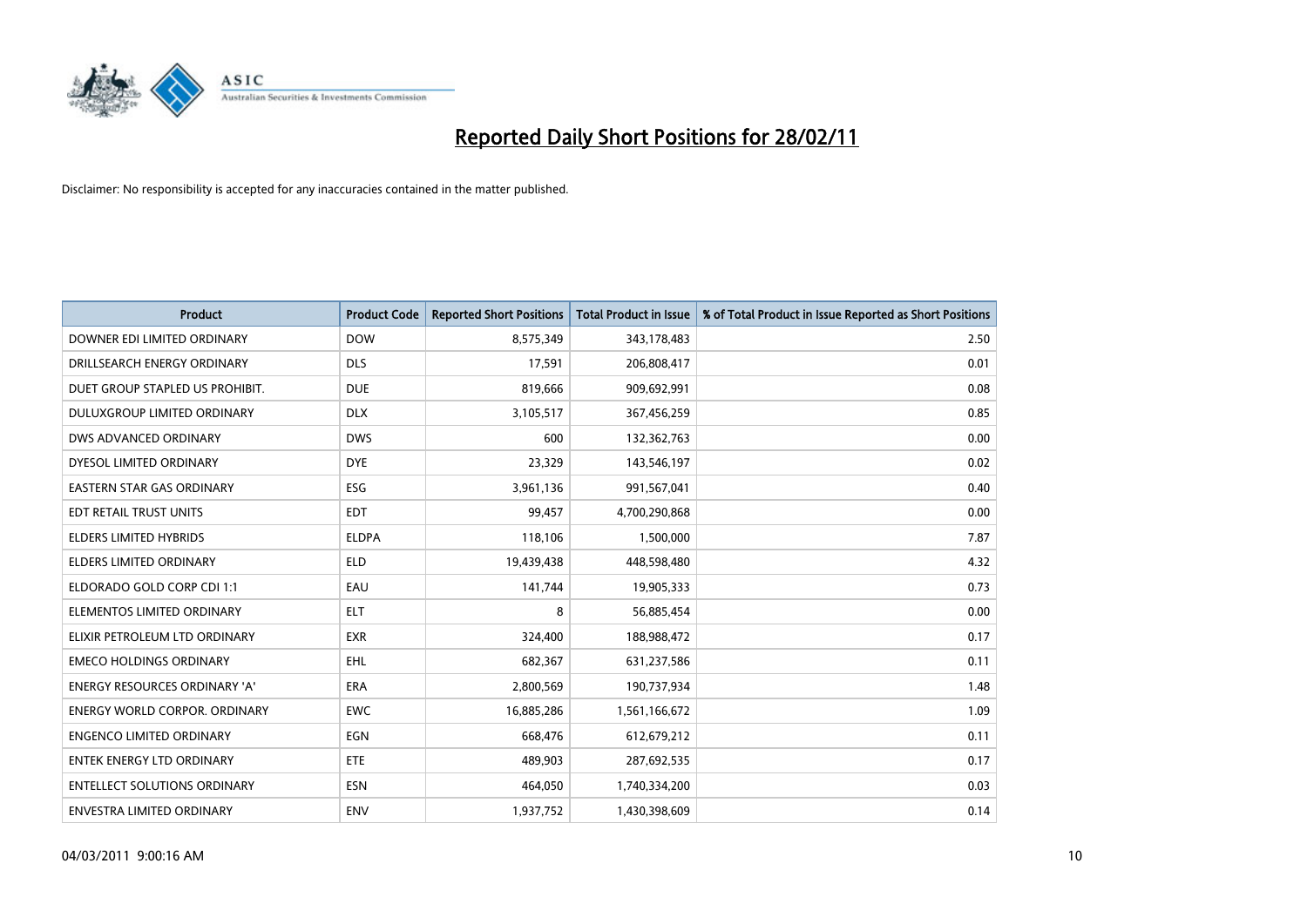

| <b>Product</b>                            | <b>Product Code</b> | <b>Reported Short Positions</b> | <b>Total Product in Issue</b> | % of Total Product in Issue Reported as Short Positions |
|-------------------------------------------|---------------------|---------------------------------|-------------------------------|---------------------------------------------------------|
| EQUATORIAL RES LTD ORDINARY               | EQX                 | 991                             | 89,367,922                    | 0.00                                                    |
| EQUINOX MINERALS LTD CHESS DEPOSITARY INT | EON                 | 1,851,035                       | 877,042,919                   | 0.21                                                    |
| <b>EVEREST FINANCIAL ORDINARY</b>         | <b>EFG</b>          | 4,300                           | 251,442,316                   | 0.00                                                    |
| EXCO RESOURCES LTD ORDINARY               | EXS                 | 31,826                          | 346,494,187                   | 0.01                                                    |
| <b>EXTRACT RESOURCES ORDINARY</b>         | <b>EXT</b>          | 236,544                         | 243,552,298                   | 0.10                                                    |
| FAIRFAX MEDIA LTD ORDINARY                | <b>FXI</b>          | 327,268,324                     | 2,351,955,725                 | 13.91                                                   |
| <b>FANTASTIC HOLDINGS ORDINARY</b>        | <b>FAN</b>          | 3,000                           | 102,739,538                   | 0.00                                                    |
| FAR LTD ORDINARY                          | <b>FAR</b>          | 536,821                         | 1,244,439,464                 | 0.04                                                    |
| FERRAUS LIMITED ORDINARY                  | <b>FRS</b>          | 534,145                         | 205,700,890                   | 0.26                                                    |
| FISHER & PAYKEL APP. ORDINARY             | <b>FPA</b>          | 8,773,970                       | 724,235,162                   | 1.21                                                    |
| FISHER & PAYKEL H. ORDINARY               | <b>FPH</b>          | 3,027,781                       | 520,409,135                   | 0.59                                                    |
| FKP PROPERTY GROUP STAPLED SECURITIES     | <b>FKP</b>          | 20,438,724                      | 1,174,033,185                 | 1.76                                                    |
| FLEETWOOD CORP ORDINARY                   | <b>FWD</b>          | 60,194                          | 57,281,484                    | 0.11                                                    |
| FLETCHER BUILDING ORDINARY                | <b>FBU</b>          | 5,319,461                       | 611,250,393                   | 0.87                                                    |
| FLEXIGROUP LIMITED ORDINARY               | <b>FXL</b>          | 54,530                          | 275,472,492                   | 0.02                                                    |
| FLIGHT CENTRE ORDINARY                    | <b>FLT</b>          | 2,752,943                       | 99,798,029                    | 2.77                                                    |
| FLINDERS MINES LTD ORDINARY               | <b>FMS</b>          | 21,510,818                      | 1,820,384,571                 | 1.18                                                    |
| FOCUS MINERALS LTD ORDINARY               | <b>FML</b>          | 2,201,258                       | 2,865,543,210                 | 0.08                                                    |
| <b>FORGE GROUP LIMITED ORDINARY</b>       | FGE                 | 33,117                          | 82,924,014                    | 0.04                                                    |
| FORTE ENERGY NL ORDINARY                  | <b>FTE</b>          | 2,958,986                       | 669,756,735                   | 0.44                                                    |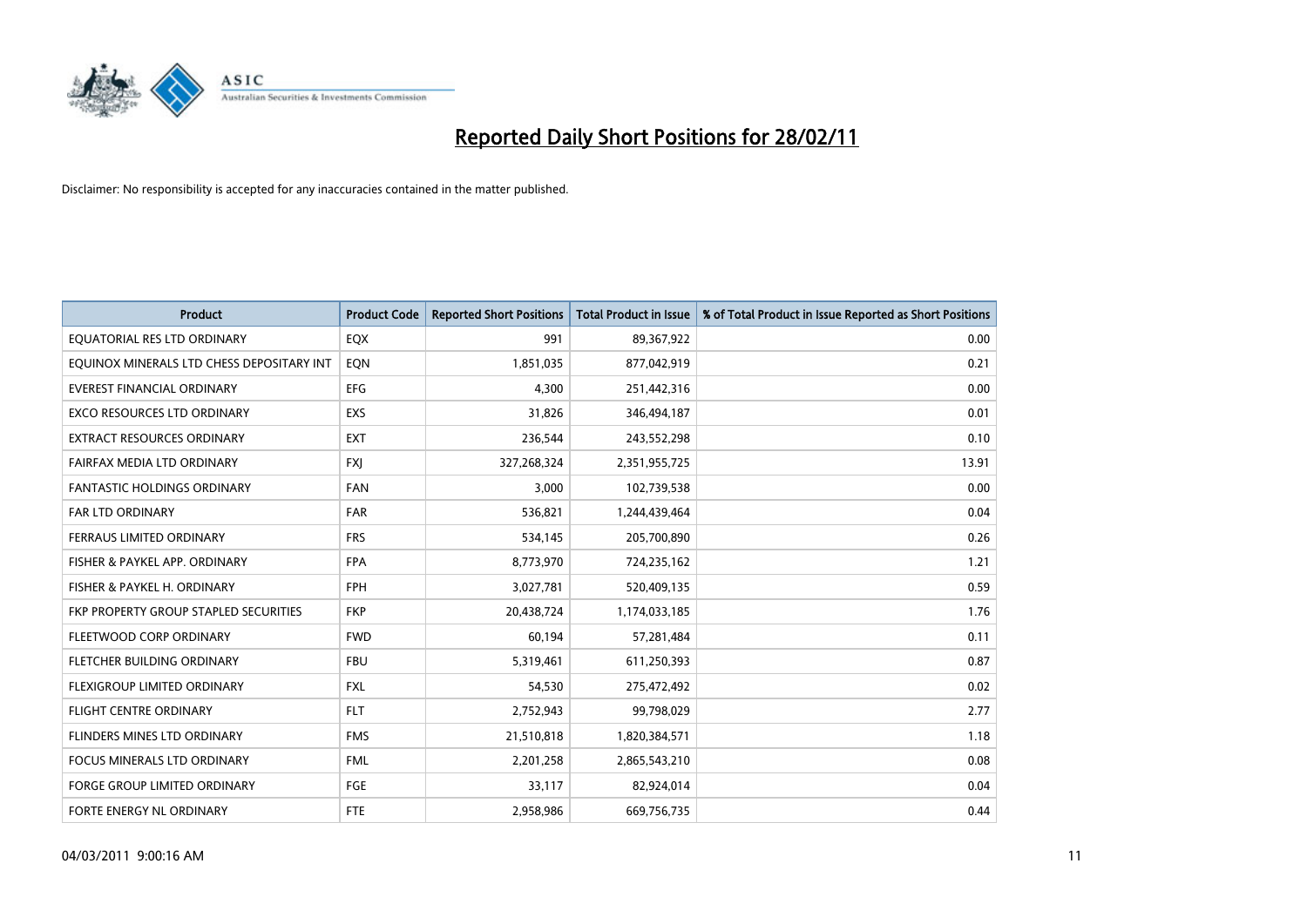

| <b>Product</b>                            | <b>Product Code</b> | <b>Reported Short Positions</b> | Total Product in Issue | % of Total Product in Issue Reported as Short Positions |
|-------------------------------------------|---------------------|---------------------------------|------------------------|---------------------------------------------------------|
| FORTESCUE METALS GRP ORDINARY             | <b>FMG</b>          | 17,278,331                      | 3,112,711,159          | 0.53                                                    |
| <b>FOSTER'S GROUP ORDINARY</b>            | <b>FGL</b>          | 5,740,854                       | 1,935,386,127          | 0.29                                                    |
| FTD CORPORATION ORDINARY                  | <b>FTD</b>          | 8,088                           | 33,474,593             | 0.02                                                    |
| FUNTASTIC LIMITED ORDINARY                | <b>FUN</b>          | 322,528                         | 340,997,682            | 0.09                                                    |
| <b>G.U.D. HOLDINGS ORDINARY</b>           | GUD                 | 489.001                         | 68,426,721             | 0.72                                                    |
| <b>G8 EDUCATION LIMITED ORDINARY</b>      | <b>GEM</b>          | 954,117                         | 183,304,537            | 0.52                                                    |
| <b>GALAXY RESOURCES ORDINARY</b>          | <b>GXY</b>          | 682.219                         | 214,236,091            | 0.32                                                    |
| <b>GEODYNAMICS LIMITED ORDINARY</b>       | GDY                 | 928,015                         | 335,700,525            | 0.27                                                    |
| <b>GINDALBIE METALS LTD ORDINARY</b>      | <b>GBG</b>          | 10,615,605                      | 935,215,590            | 1.13                                                    |
| <b>GIRALIA RESOURCES NL ORDINARY</b>      | GIR                 | 88.360                          | 183,085,170            | 0.05                                                    |
| <b>GLOBAL GEOSCIENCE ORDINARY</b>         | <b>GSC</b>          | 30.000                          | 129,052,000            | 0.02                                                    |
| <b>GLOBAL MINING ORDINARY</b>             | <b>GMI</b>          | 8,951                           | 191,820,968            | 0.00                                                    |
| <b>GLOUCESTER COAL ORDINARY</b>           | GCL                 | 254,652                         | 140,447,062            | 0.18                                                    |
| <b>GME RESOURCES LTD ORDINARY</b>         | <b>GME</b>          | 800                             | 302,352,750            | 0.00                                                    |
| <b>GOLDEN WEST RESOURCE ORDINARY</b>      | <b>GWR</b>          | 1,617                           | 192,082,567            | 0.00                                                    |
| <b>GOODMAN FIELDER, ORDINARY</b>          | <b>GFF</b>          | 28,351,861                      | 1,380,386,438          | 2.06                                                    |
| <b>GOODMAN GROUP STAPLED US PROHIBIT.</b> | <b>GMG</b>          | 4,248,478                       | 6,893,222,796          | 0.05                                                    |
| <b>GPT GROUP STAPLED SEC.</b>             | <b>GPT</b>          | 8,599,081                       | 1,855,529,431          | 0.45                                                    |
| <b>GRAINCORP LIMITED A CLASS ORDINARY</b> | <b>GNC</b>          | 611,522                         | 198,318,900            | 0.31                                                    |
| <b>GRANGE RESOURCES, ORDINARY</b>         | <b>GRR</b>          | 1,076,790                       | 1,152,077,403          | 0.09                                                    |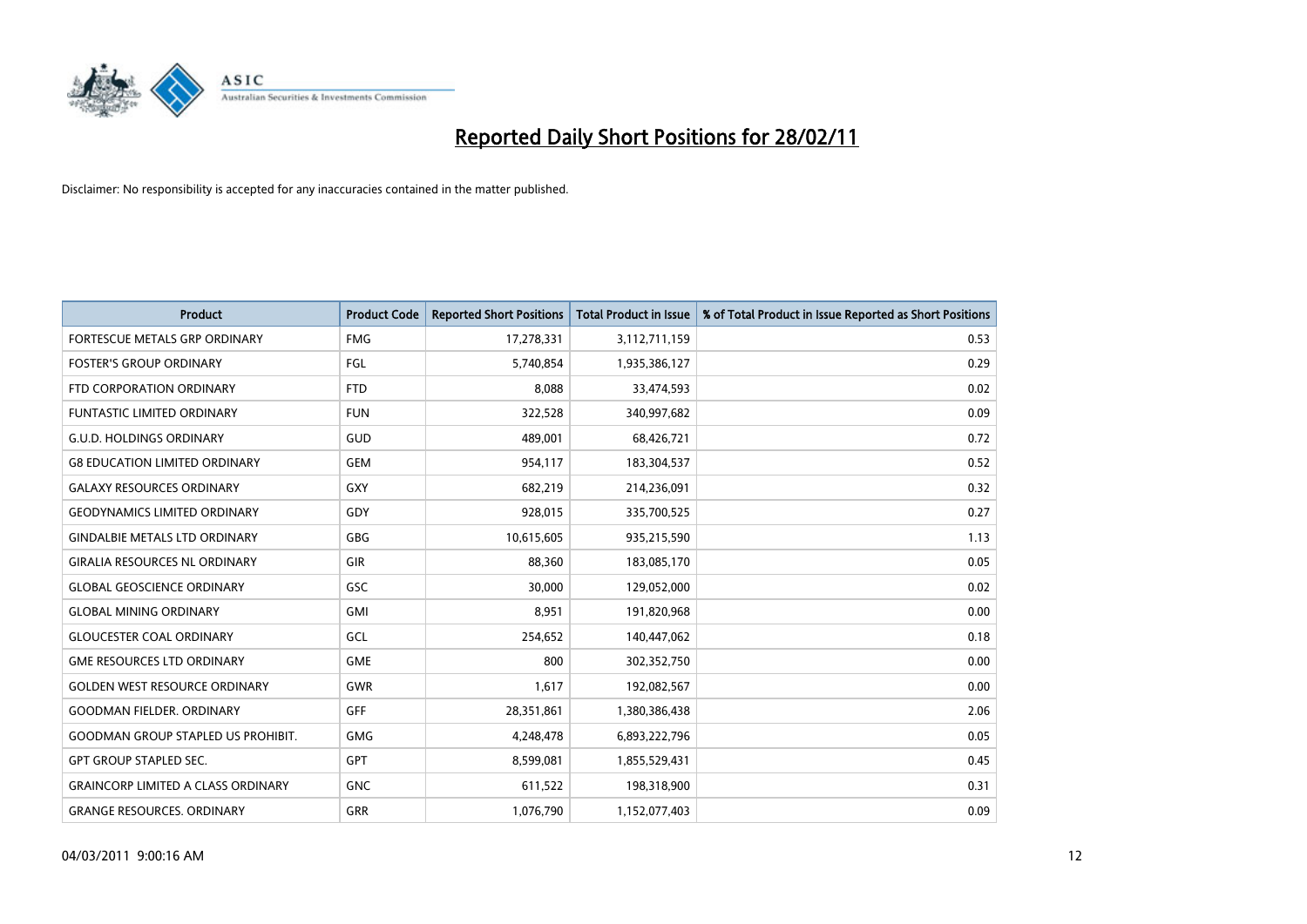

| Product                                          | <b>Product Code</b> | <b>Reported Short Positions</b> | <b>Total Product in Issue</b> | % of Total Product in Issue Reported as Short Positions |
|--------------------------------------------------|---------------------|---------------------------------|-------------------------------|---------------------------------------------------------|
| <b>GREENCAP LIMITED ORDINARY</b>                 | GCG                 |                                 | 262,515,385                   | 0.00                                                    |
| <b>GREENLAND MIN EN LTD ORDINARY</b>             | GGG                 | 457,346                         | 314,663,174                   | 0.15                                                    |
| <b>GRYPHON MINERALS LTD ORDINARY</b>             | GRY                 | 170,604                         | 292,822,058                   | 0.06                                                    |
| <b>GUINNESS PEAT GROUP. CHESS DEPOSITARY INT</b> | <b>GPG</b>          | 56                              | 292,813,582                   | 0.00                                                    |
| <b>GUIARAT NRE COAL LTD ORDINARY</b>             | <b>GNM</b>          | 417,963                         | 990,948,858                   | 0.04                                                    |
| <b>GUNNS LIMITED ORDINARY</b>                    | <b>GNS</b>          | 30,875,527                      | 848,401,559                   | 3.64                                                    |
| <b>GWA GROUP LTD ORDINARY</b>                    | <b>GWA</b>          | 5,471,375                       | 301,102,514                   | 1.82                                                    |
| <b>HARVEY NORMAN ORDINARY</b>                    | <b>HVN</b>          | 40,966,556                      | 1,062,316,784                 | 3.85                                                    |
| HASTIE GROUP LIMITED ORDINARY                    | <b>HST</b>          | 2,690,376                       | 239,781,419                   | 1.11                                                    |
| HASTINGS DIVERSIFIED STAPLED SECURITY            | <b>HDF</b>          | 482,540                         | 520,447,040                   | 0.08                                                    |
| <b>HEARTWARE INT INC CDI 35:1</b>                | <b>HIN</b>          | 272,008                         | 66,059,280                    | 0.41                                                    |
| <b>HENDERSON GROUP CDI 1:1</b>                   | <b>HGG</b>          | 5,301,151                       | 554,072,125                   | 0.96                                                    |
| HEA HOLDINGS LIMITED ORDINARY                    | <b>HFA</b>          | 1,820,937                       | 469,330,170                   | 0.38                                                    |
| <b>HIGHLANDS PACIFIC ORDINARY</b>                | <b>HIG</b>          | 2,382,804                       | 686,082,148                   | 0.35                                                    |
| HILLCREST LITIGAT, ORDINARY                      | <b>HLS</b>          | 1,600,000                       | 76,488,557                    | 2.09                                                    |
| HILLGROVE RES LTD ORDINARY                       | <b>HGO</b>          | 228,132                         | 793,698,575                   | 0.02                                                    |
| HILLS HOLDINGS LTD ORDINARY                      | <b>HIL</b>          | 1,835,324                       | 248,676,841                   | 0.73                                                    |
| HORIZON OIL LIMITED ORDINARY                     | <b>HZN</b>          | 2,633,145                       | 1,130,311,515                 | 0.23                                                    |
| HUNNU COAL LIMITED ORDINARY                      | <b>HUN</b>          | 1,038,709                       | 182,565,002                   | 0.57                                                    |
| <b>ICON ENERGY LIMITED ORDINARY</b>              | <b>ICN</b>          | 286,137                         | 469,301,394                   | 0.06                                                    |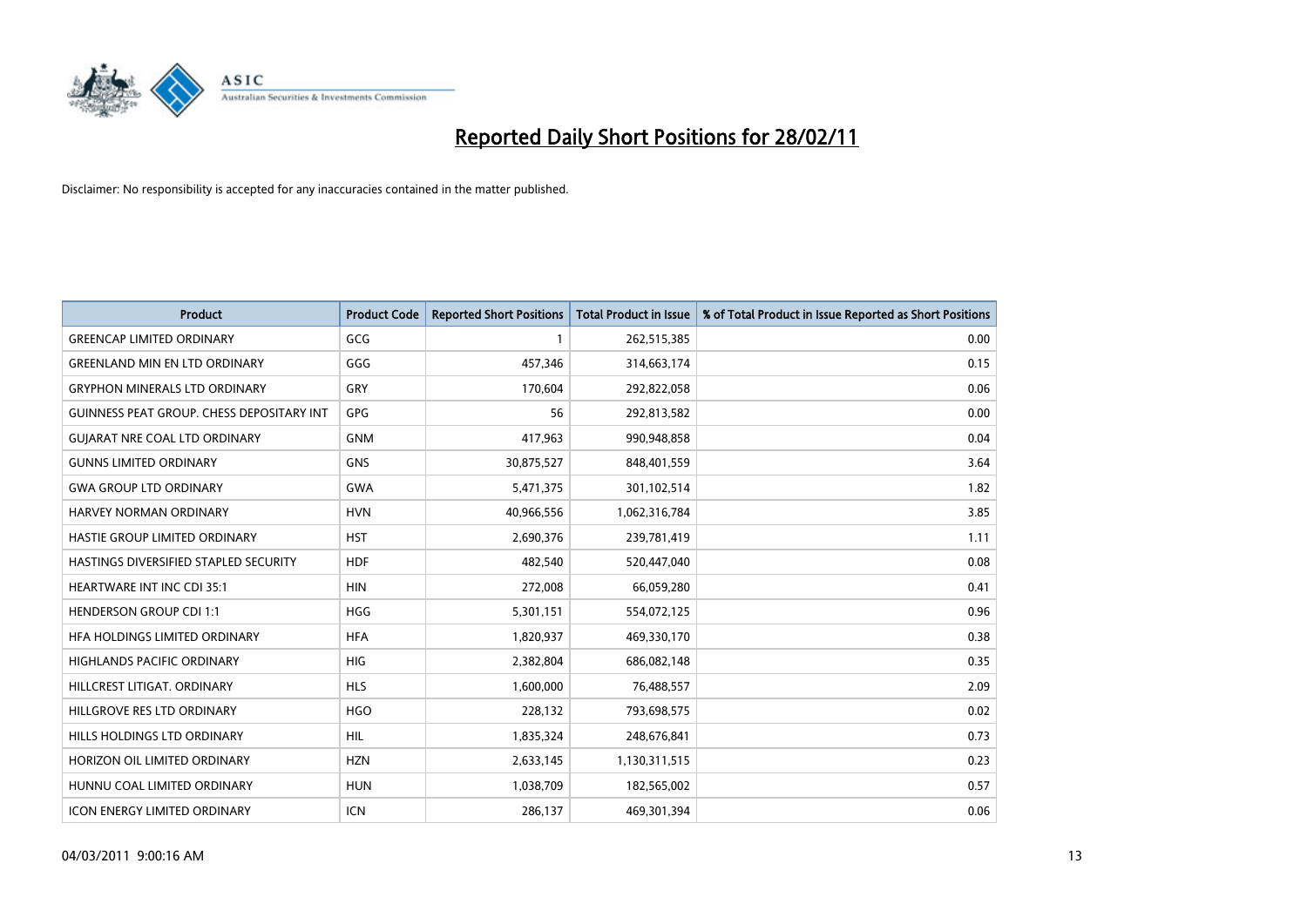

| Product                                  | <b>Product Code</b> | <b>Reported Short Positions</b> | <b>Total Product in Issue</b> | % of Total Product in Issue Reported as Short Positions |
|------------------------------------------|---------------------|---------------------------------|-------------------------------|---------------------------------------------------------|
| <b>IINET LIMITED ORDINARY</b>            | <b>IIN</b>          | 1,111,308                       | 152,160,119                   | 0.72                                                    |
| ILUKA RESOURCES ORDINARY                 | ILU                 | 4,576,258                       | 418,700,517                   | 1.10                                                    |
| <b>IMDEX LIMITED ORDINARY</b>            | <b>IMD</b>          | 5,467                           | 197,942,297                   | 0.00                                                    |
| IMF (AUSTRALIA) LTD ORDINARY             | <b>IMF</b>          | 395,224                         | 122,496,819                   | 0.32                                                    |
| <b>IMX RESOURCES LTD ORDINARY</b>        | <b>IXR</b>          | 20,000                          | 262,612,803                   | 0.01                                                    |
| <b>INCITEC PIVOT ORDINARY</b>            | IPL                 | 5,574,081                       | 1,628,730,107                 | 0.33                                                    |
| <b>INDAGO RESOURCES LTD ORDINARY</b>     | <b>IDG</b>          | 8,179                           | 6,933,274                     | 0.12                                                    |
| <b>INDEPENDENCE GROUP ORDINARY</b>       | <b>IGO</b>          | 1,513,002                       | 138,777,305                   | 1.09                                                    |
| INDOPHIL RESOURCES ORDINARY              | <b>IRN</b>          | 351,500                         | 471,445,763                   | 0.07                                                    |
| <b>INDUSTREA LIMITED ORDINARY</b>        | IDL                 | 822,856                         | 363,878,295                   | 0.22                                                    |
| <b>INFIGEN ENERGY STAPLED SECURITIES</b> | <b>IFN</b>          | 6,499,597                       | 761,222,569                   | 0.85                                                    |
| ING INDUSTRIAL FUND UNITS                | <b>IIF</b>          | 1,909,265                       | 2,592,249,647                 | 0.08                                                    |
| ING OFFICE FUND STAPLED SECURITIES       | <b>IOF</b>          | 17,076,334                      | 2,729,071,212                 | 0.61                                                    |
| ING RE COM GROUP STAPLED SECURITIES      | <b>ILF</b>          | 9,075                           | 441,029,194                   | 0.00                                                    |
| <b>INSURANCE AUSTRALIA ORDINARY</b>      | <b>IAG</b>          | 8,046,858                       | 2,079,034,021                 | 0.37                                                    |
| INTEGRA MINING LTD, ORDINARY             | <b>IGR</b>          | 7,626,015                       | 757,942,394                   | 1.01                                                    |
| INTER COAL HOLD LTD ORDINARY             | ICL                 | 592,595                         | 316,342,835                   | 0.18                                                    |
| <b>INTREPID MINES ORDINARY</b>           | <b>IAU</b>          | 1,611,907                       | 520,297,703                   | 0.32                                                    |
| <b>INVOCARE LIMITED ORDINARY</b>         | IVC                 | 1,019,191                       | 102,421,288                   | 1.00                                                    |
| ION LIMITED ORDINARY                     | <b>ION</b>          | 164,453                         | 256,365,105                   | 0.06                                                    |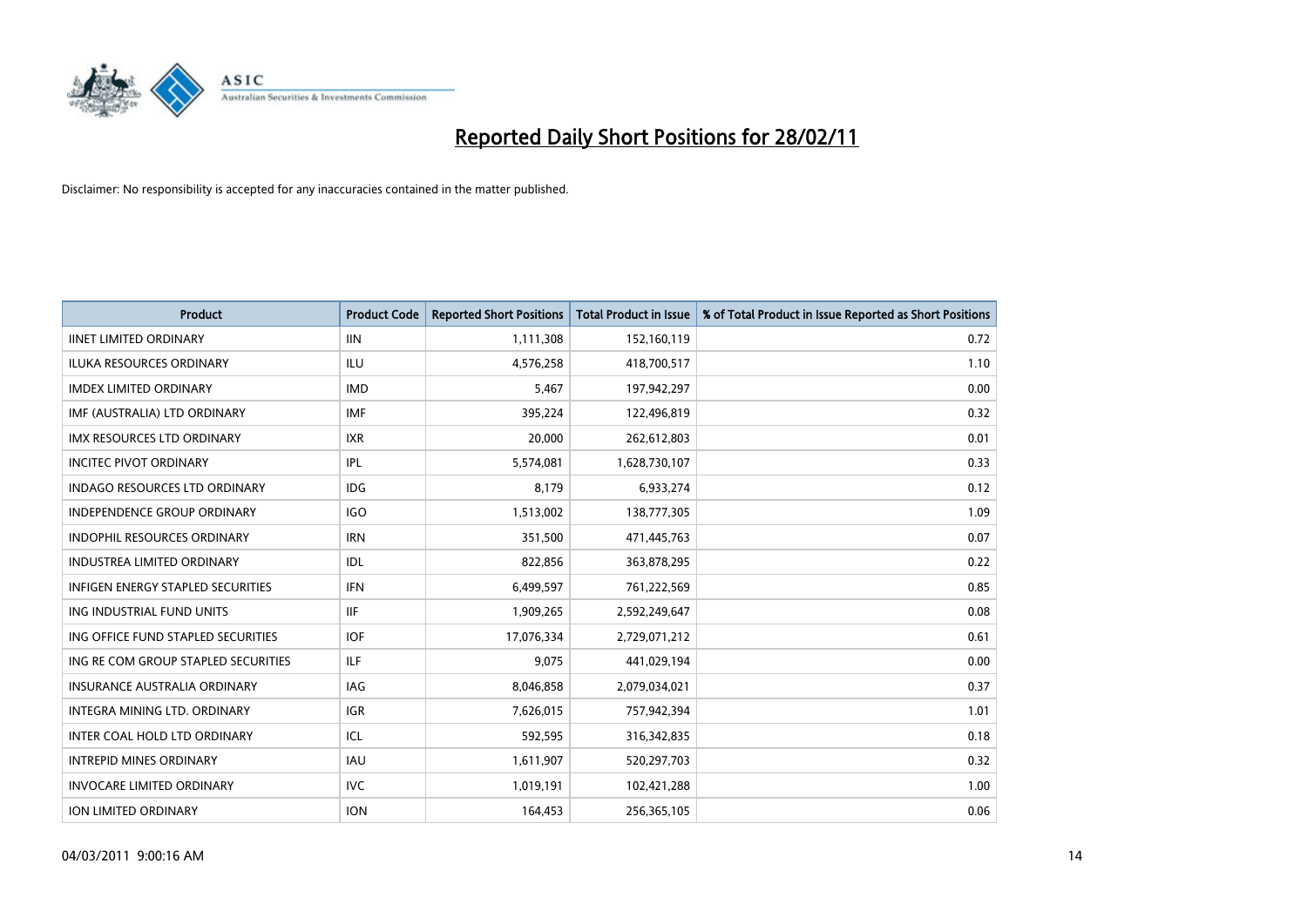

| Product                                         | <b>Product Code</b> | <b>Reported Short Positions</b> | Total Product in Issue | % of Total Product in Issue Reported as Short Positions |
|-------------------------------------------------|---------------------|---------------------------------|------------------------|---------------------------------------------------------|
| <b>IOOF HOLDINGS LTD ORDINARY</b>               | <b>IFL</b>          | 1,554,547                       | 229,794,395            | 0.67                                                    |
| IRESS MARKET TECH. ORDINARY                     | <b>IRE</b>          | 2,163,342                       | 126,018,142            | 1.70                                                    |
| <b>IRON ORE HOLDINGS ORDINARY</b>               | <b>IOH</b>          | 14,525                          | 137,729,477            | 0.01                                                    |
| ISHARES GLOBAL 100 CDI 1:1                      | <b>IOO</b>          | 3,981                           | 10,600,000             | 0.04                                                    |
| <b>ISHARES MSCI EAFE CDI 1:1</b>                | <b>IVE</b>          | 528                             | 590,400,000            | 0.00                                                    |
| ISHARES S&P 500 CDI 1:1                         | <b>IVV</b>          | 41,074                          | 116,350,000            | 0.04                                                    |
| ISHARES S&P ASIA 50 CDI 1:1                     | <b>IAA</b>          | 11,310                          | 1,700,000              | 0.67                                                    |
| ISHARES S&P HIGH DIV ISHARES S&P HIGH DIV       | <b>IHD</b>          | 4,040                           | 1,700,000              | 0.24                                                    |
| ISHARES SMALL ORDS ISHARES SMALL ORDS           | <b>ISO</b>          | 50,000                          | 5,400,000              | 0.93                                                    |
| <b>ISOFT GROUP LIMITED ORDINARY</b>             | <b>ISF</b>          | 7,241,745                       | 1,070,595,874          | 0.67                                                    |
| <b>IVANHOE AUSTRALIA ORDINARY</b>               | <b>IVA</b>          | 226,051                         | 418,410,103            | 0.06                                                    |
| <b>JABIRU METALS LTD ORDINARY</b>               | <b>JML</b>          | 181,514                         | 553,304,180            | 0.02                                                    |
| <b>IAMES HARDIE INDUST CHESS DEPOSITARY INT</b> | <b>IHX</b>          | 16,189,553                      | 436,148,074            | 3.69                                                    |
| <b>JAMESON RESOURCES ORDINARY</b>               | <b>JAL</b>          | 1,600,000                       | 95,828,865             | 1.67                                                    |
| <b>JB HI-FI LIMITED ORDINARY</b>                | <b>IBH</b>          | 10,241,174                      | 109,325,145            | 9.35                                                    |
| KAGARA LTD ORDINARY                             | KZL                 | 5,241,986                       | 707,789,717            | 0.75                                                    |
| KANGAROO RES LTD ORDINARY                       | <b>KRL</b>          | 600,000                         | 1,119,430,012          | 0.05                                                    |
| KAROON GAS AUSTRALIA ORDINARY                   | <b>KAR</b>          | 1,088,071                       | 217,645,769            | 0.50                                                    |
| KATHMANDU HOLD LTD ORDINARY                     | <b>KMD</b>          | 659,412                         | 200,000,000            | 0.33                                                    |
| KENTOR GOLD LIMITED ORDINARY                    | KGL                 | 364,482                         | 1,061,592,950          | 0.03                                                    |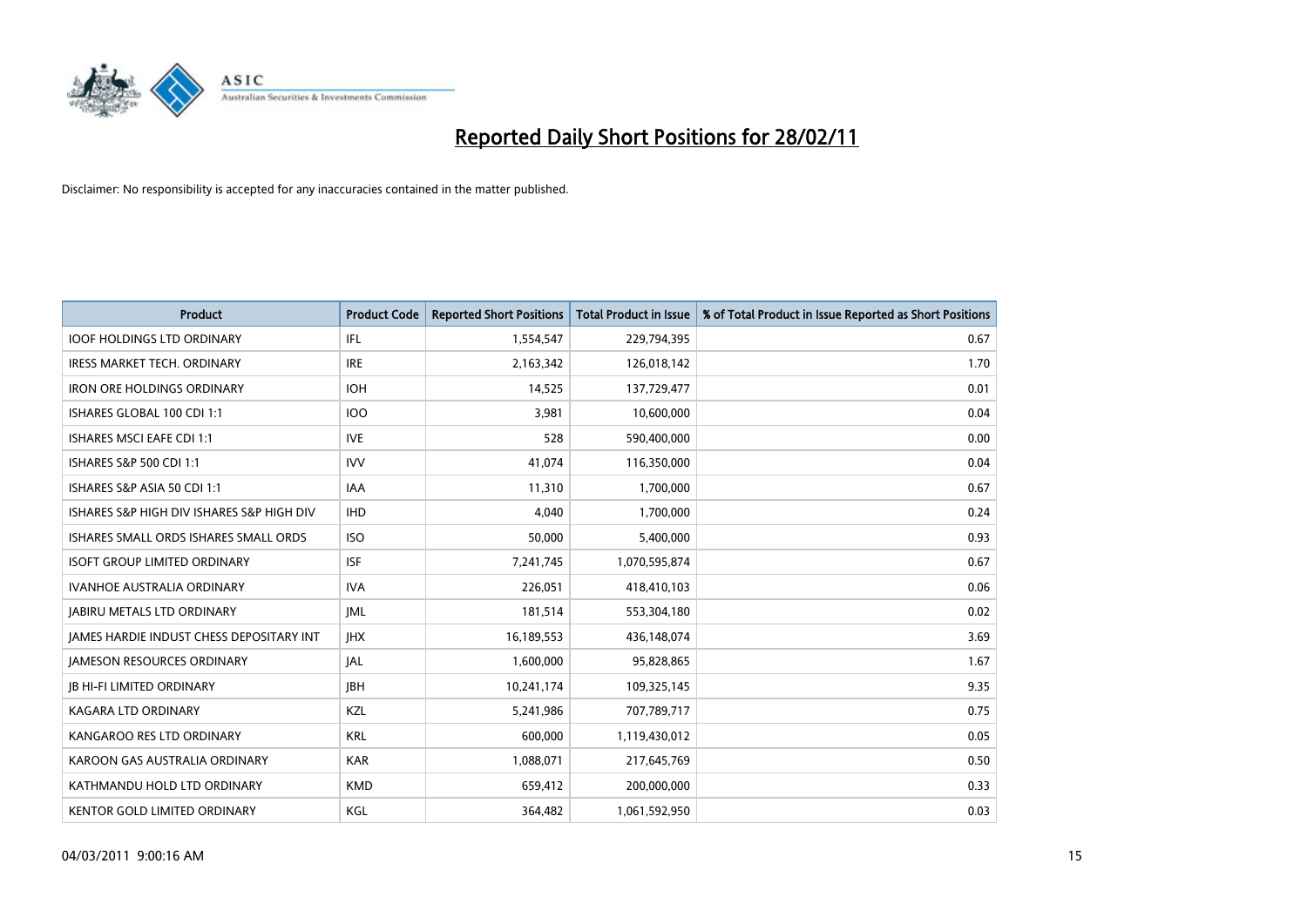

| <b>Product</b>                        | <b>Product Code</b> | <b>Reported Short Positions</b> | Total Product in Issue | % of Total Product in Issue Reported as Short Positions |
|---------------------------------------|---------------------|---------------------------------|------------------------|---------------------------------------------------------|
| <b>KEYBRIDGE CAPITAL ORDINARY</b>     | <b>KBC</b>          | 5,999                           | 172,070,564            | 0.00                                                    |
| KIMBERLEY METALS LTD ORDINARY         | <b>KBL</b>          | 2,609                           | 161,976,319            | 0.00                                                    |
| KINGSGATE CONSOLID. ORDINARY          | <b>KCN</b>          | 752,432                         | 134,872,337            | 0.55                                                    |
| LEIGHTON HOLDINGS ORDINARY            | LEI                 | 7,692,041                       | 302,244,299            | 2.53                                                    |
| LEND LEASE GROUP UNIT/ORD STAPLED     | <b>LLC</b>          | 1,237,394                       | 565,558,754            | 0.22                                                    |
| LINC ENERGY LTD ORDINARY              | <b>LNC</b>          | 6,324,307                       | 503,418,900            | 1.27                                                    |
| LIQUEFIED NATURAL ORDINARY            | <b>LNG</b>          | 741,283                         | 214,099,015            | 0.35                                                    |
| LONGREACH OIL LTD. ORDINARY           | <b>LGO</b>          | 135,000                         | 450,000,000            | 0.03                                                    |
| LYNAS CORPORATION ORDINARY            | <b>LYC</b>          | 64,000,888                      | 1,662,499,093          | 3.85                                                    |
| M2 TELECOMMUNICATION ORDINARY         | <b>MTU</b>          | 14,902                          | 122,855,336            | 0.01                                                    |
| MACARTHUR COAL ORDINARY               | <b>MCC</b>          | 2,532,578                       | 299,476,903            | 0.84                                                    |
| <b>MACMAHON HOLDINGS ORDINARY</b>     | <b>MAH</b>          | 5,925,563                       | 733,711,705            | 0.80                                                    |
| MACQ ATLAS ROADS GRP ORDINARY STAPLED | <b>MQA</b>          | 3,672,267                       | 452,345,907            | 0.80                                                    |
| MACQUARIE GROUP LTD ORDINARY          | <b>MOG</b>          | 2,558,238                       | 346,804,580            | 0.71                                                    |
| MAGMA METALS LTD. ORDINARY            | <b>MMW</b>          | 413,500                         | 195,610,923            | 0.21                                                    |
| MANTRA RESOURCES ORDINARY             | <b>MRU</b>          | 28,370                          | 134,465,075            | 0.02                                                    |
| MAP GROUP STAPLED US PROHIBIT.        | <b>MAP</b>          | 3,315,982                       | 1,861,210,782          | 0.18                                                    |
| MARYBOROUGH SUGAR ORDINARY            | <b>MSF</b>          | 10,767                          | 69,029,013             | 0.02                                                    |
| MCMILLAN SHAKESPEARE ORDINARY         | <b>MMS</b>          | 52,322                          | 67,998,560             | 0.07                                                    |
| MCPHERSON'S LTD ORDINARY              | <b>MCP</b>          | 32,700                          | 71,651,758             | 0.04                                                    |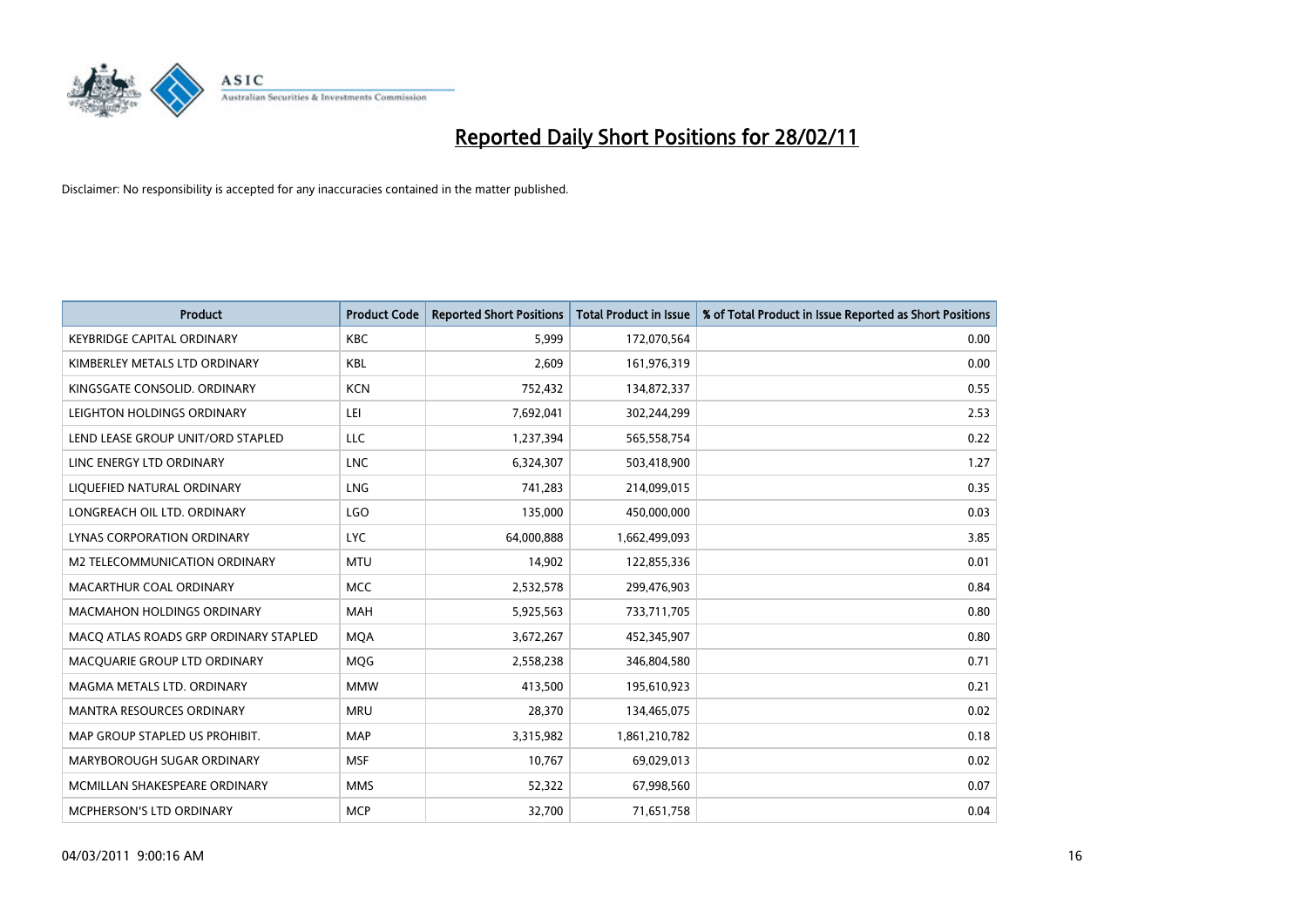

| Product                            | <b>Product Code</b> | <b>Reported Short Positions</b> | Total Product in Issue | % of Total Product in Issue Reported as Short Positions |
|------------------------------------|---------------------|---------------------------------|------------------------|---------------------------------------------------------|
| MEDUSA MINING LTD ORDINARY         | <b>MML</b>          | 1,367,701                       | 188,233,911            | 0.72                                                    |
| MELBOURNE IT LIMITED ORDINARY      | <b>MLB</b>          | 142,142                         | 80,043,955             | 0.18                                                    |
| MEO AUSTRALIA LTD ORDINARY         | <b>MEO</b>          | 5,913,932                       | 539,913,260            | 1.08                                                    |
| MERMAID MARINE ORDINARY            | <b>MRM</b>          | 761,102                         | 213,763,662            | 0.35                                                    |
| MESOBLAST LIMITED ORDINARY         | <b>MSB</b>          | 372,420                         | 277,937,562            | 0.13                                                    |
| METALS X LIMITED ORDINARY          | <b>MLX</b>          | 326,940                         | 1,365,661,782          | 0.03                                                    |
| METCASH LIMITED ORDINARY           | <b>MTS</b>          | 23,492,082                      | 768,804,339            | 3.03                                                    |
| METGASCO LIMITED ORDINARY          | <b>MEL</b>          | 237,157                         | 252,460,972            | 0.09                                                    |
| MICLYN EXP OFFSHR ORDINARY         | <b>MIO</b>          | 144,602                         | 271,700,000            | 0.05                                                    |
| MINARA RESOURCES ORDINARY          | <b>MRE</b>          | 7,493,410                       | 1,169,424,487          | 0.63                                                    |
| MINCOR RESOURCES NL ORDINARY       | <b>MCR</b>          | 556,692                         | 200,608,804            | 0.29                                                    |
| MINEMAKERS LIMITED ORDINARY        | <b>MAK</b>          | 269,127                         | 227,003,950            | 0.12                                                    |
| MINERAL DEPOSITS ORDINARY          | <b>MDL</b>          | 279,563                         | 60,768,582             | 0.46                                                    |
| MINERAL RESOURCES, ORDINARY        | <b>MIN</b>          | 481,315                         | 168,812,735            | 0.28                                                    |
| MIRABELA NICKEL LTD ORDINARY       | <b>MBN</b>          | 9,375,751                       | 491,561,237            | 1.88                                                    |
| MIRVAC GROUP STAPLED SECURITIES    | <b>MGR</b>          | 13,396,550                      | 3,415,819,357          | 0.37                                                    |
| MOLOPO ENERGY LTD ORDINARY         | <b>MPO</b>          | 1,083,628                       | 250,972,584            | 0.44                                                    |
| MOLY MINES LIMITED ORDINARY        | <b>MOL</b>          | 21,452                          | 365,893,989            | 0.01                                                    |
| <b>MONADELPHOUS GROUP ORDINARY</b> | <b>MND</b>          | 411,033                         | 87,576,827             | 0.46                                                    |
| MONTO MINERALS LTD ORDINARY        | <b>MOO</b>          | 1,092,085                       | 596,181,332            | 0.18                                                    |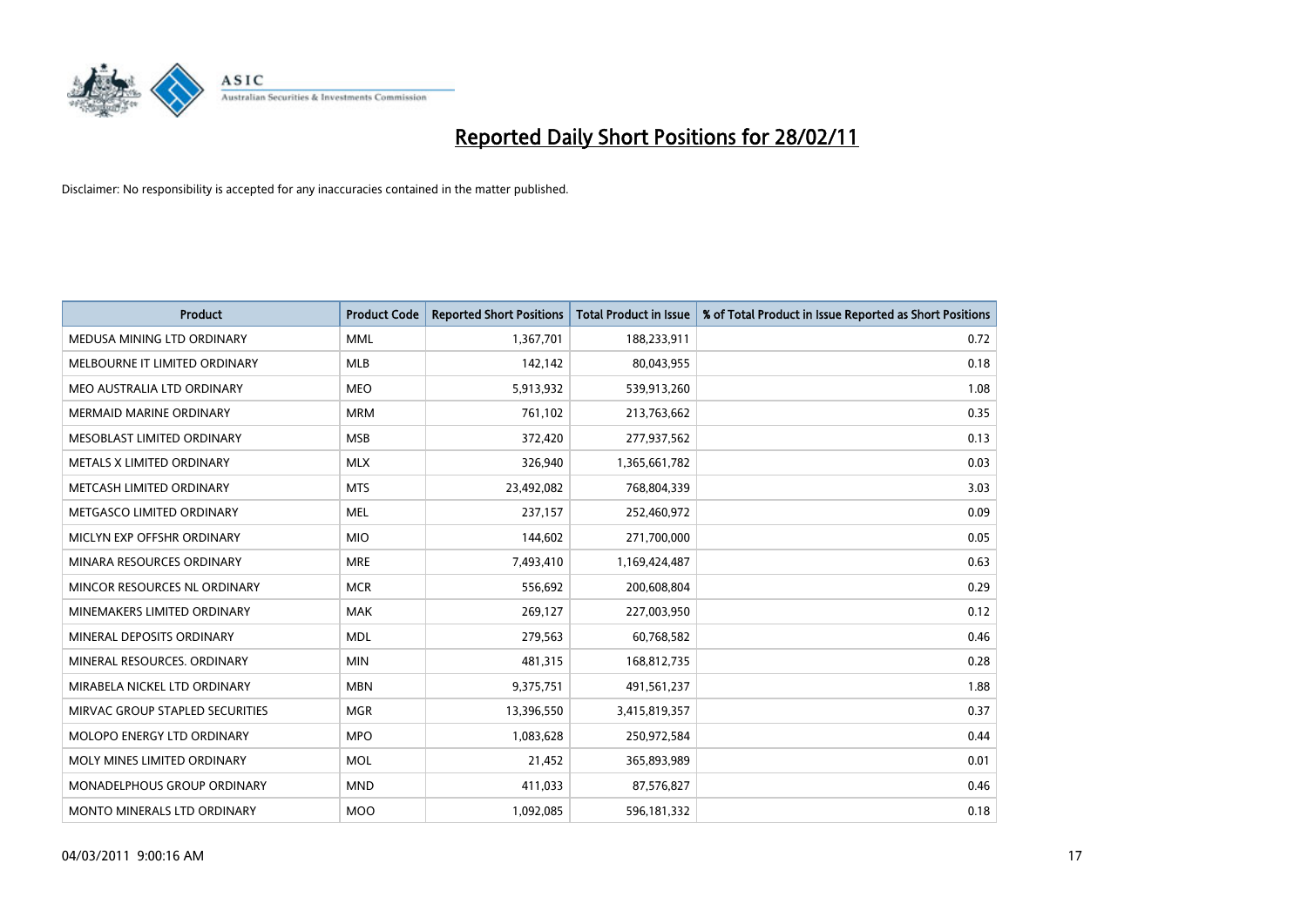

| Product                                 | <b>Product Code</b> | <b>Reported Short Positions</b> | <b>Total Product in Issue</b> | % of Total Product in Issue Reported as Short Positions |
|-----------------------------------------|---------------------|---------------------------------|-------------------------------|---------------------------------------------------------|
| MORTGAGE CHOICE LTD ORDINARY            | MOC                 | 1,514                           | 119,948,255                   | 0.00                                                    |
| MOUNT GIBSON IRON ORDINARY              | <b>MGX</b>          | 4,473,541                       | 1,082,570,693                 | 0.42                                                    |
| MULTIPLEX SITES SITES                   | <b>MXUPA</b>        | 45                              | 4,500,000                     | 0.00                                                    |
| MURCHISON METALS LTD ORDINARY           | <b>MMX</b>          | 12,312,550                      | 435,884,268                   | 2.83                                                    |
| <b>MYER HOLDINGS LTD ORDINARY</b>       | <b>MYR</b>          | 12,328,915                      | 582,297,884                   | 2.10                                                    |
| <b>MYSTATE LIMITED ORDINARY</b>         | <b>MYS</b>          | 1,400                           | 67,439,158                    | 0.00                                                    |
| NAMOI COTTON CO-OP CO-OPERATIVE CAP.UNT | <b>NAM</b>          | 205,227                         | 96,978,836                    | 0.21                                                    |
| NATIONAL AUST. BANK ORDINARY            | <b>NAB</b>          | 8,805,336                       | 2,169,575,514                 | 0.39                                                    |
| NATURAL FUEL LIMITED ORDINARY           | <b>NFL</b>          |                                 | 721,912                       | 0.00                                                    |
| NAVITAS LIMITED ORDINARY                | <b>NVT</b>          | 1,065,574                       | 369,358,564                   | 0.28                                                    |
| NEPTUNE MARINE ORDINARY                 | <b>NMS</b>          | 1,937,149                       | 442,352,382                   | 0.43                                                    |
| NEW HOPE CORPORATION ORDINARY           | <b>NHC</b>          | 817,759                         | 830,230,549                   | 0.10                                                    |
| NEWCREST MINING ORDINARY                | <b>NCM</b>          | 2,625,321                       | 765,173,287                   | 0.33                                                    |
| NEWS CORP A NON-VOTING CDI              | <b>NWSLV</b>        | 342,768                         | 1,829,192,100                 | 0.02                                                    |
| NEWS CORP B VOTING CDI                  | <b>NWS</b>          | 6,255,564                       | 798,520,953                   | 0.78                                                    |
| NEXBIS LIMITED ORDINARY                 | <b>NBS</b>          | 63,733                          | 798,356,704                   | 0.01                                                    |
| NEXUS ENERGY LIMITED ORDINARY           | <b>NXS</b>          | 20,817,798                      | 1,020,257,304                 | 2.05                                                    |
| NIB HOLDINGS LIMITED ORDINARY           | <b>NHF</b>          | 4,911                           | 466,765,752                   | 0.00                                                    |
| NICK SCALI LIMITED ORDINARY             | <b>NCK</b>          | 35,846                          | 81,000,000                    | 0.04                                                    |
| NIDO PETROLEUM ORDINARY                 | <b>NDO</b>          | 2,263,963                       | 1,373,822,119                 | 0.16                                                    |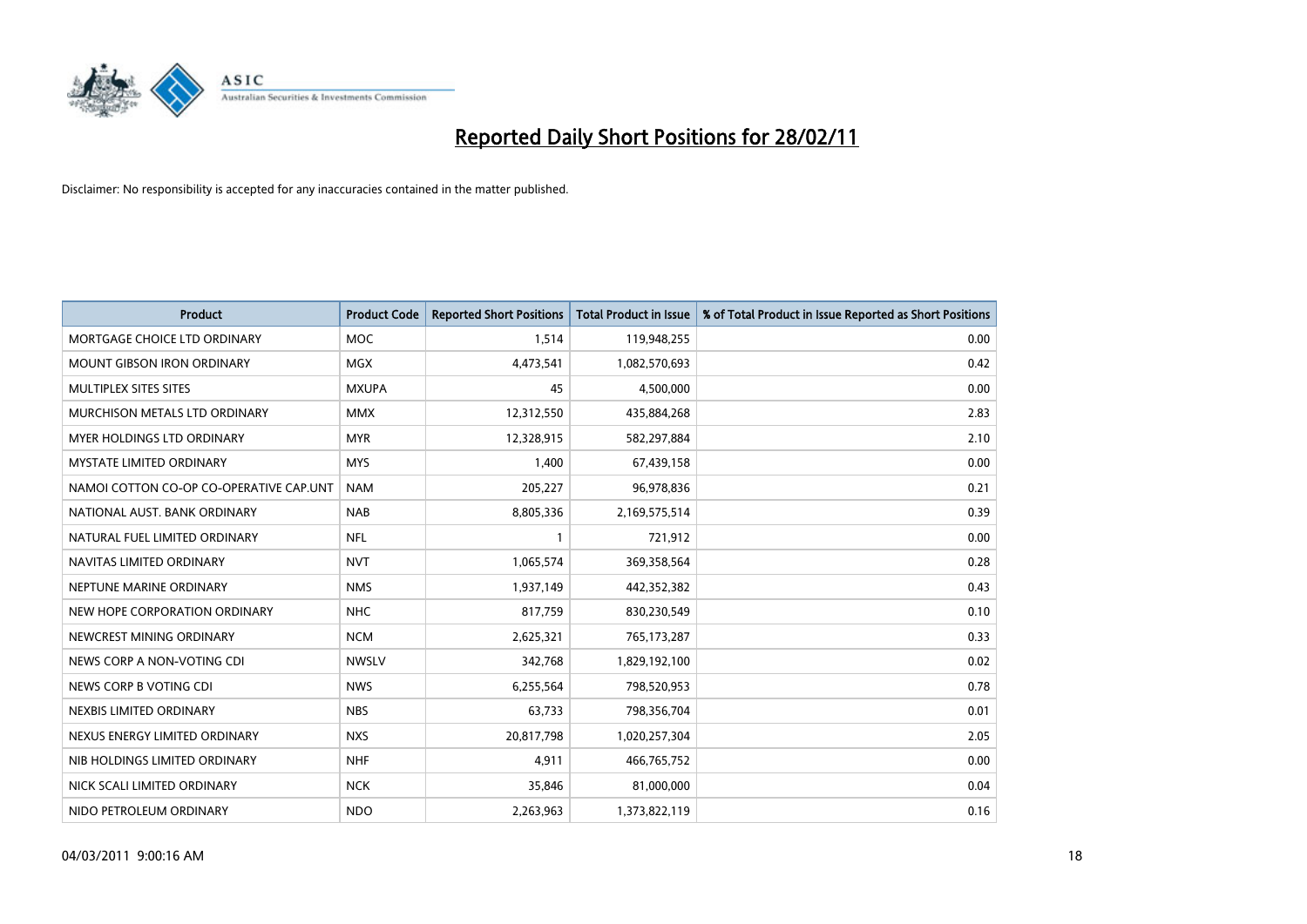

| <b>Product</b>                        | <b>Product Code</b> | <b>Reported Short Positions</b> | <b>Total Product in Issue</b> | % of Total Product in Issue Reported as Short Positions |
|---------------------------------------|---------------------|---------------------------------|-------------------------------|---------------------------------------------------------|
| NKWE PLATINUM 10C US COMMON           | <b>NKP</b>          | 240,577                         | 559,651,184                   | 0.05                                                    |
| NOBLE MINERAL RES ORDINARY            | <b>NMG</b>          | 435,870                         | 380,667,944                   | 0.12                                                    |
| NORTHERN CREST ORDINARY               | <b>NOC</b>          | 24,345                          | 116,074,781                   | 0.02                                                    |
| NORTHERN ENERGY CORP ORDINARY         | <b>NEC</b>          | 95,264                          | 128,455,838                   | 0.07                                                    |
| NORTHERN IRON LTD ORDINARY            | <b>NFE</b>          | 1,368,584                       | 336,084,863                   | 0.41                                                    |
| NORTHERN MIN LTD ORDINARY             | <b>NTU</b>          | 97,075                          | 164,346,651                   | 0.06                                                    |
| NORTON GOLD FIELDS ORDINARY           | <b>NGF</b>          | 3,000                           | 684,830,265                   | 0.00                                                    |
| NRW HOLDINGS LIMITED ORDINARY         | <b>NWH</b>          | 217,100                         | 251,223,000                   | 0.08                                                    |
| NUCOAL RESOURCES NL ORDINARY          | <b>NCR</b>          | 1,323,751                       | 434,612,580                   | 0.30                                                    |
| NUFARM LIMITED ORDINARY               | <b>NUF</b>          | 6,013,143                       | 261,833,005                   | 2.28                                                    |
| NUPLEX INDUSTRIES ORDINARY            | <b>NPX</b>          | 107,106                         | 195,060,783                   | 0.05                                                    |
| NYOTA MINERALS LTD ORDINARY           | <b>NYO</b>          | 67,225                          | 477,948,263                   | 0.01                                                    |
| OAKTON LIMITED ORDINARY               | <b>OKN</b>          | 648,665                         | 93,674,235                    | 0.70                                                    |
| OCEANAGOLD CORP. CHESS DEPOSITARY INT | <b>OGC</b>          | 1,103,923                       | 262,062,610                   | 0.42                                                    |
| OCEANIA CAPITAL LTD ORDINARY          | <b>OCP</b>          | 2,500                           | 91,921,295                    | 0.00                                                    |
| OIL SEARCH LTD ORDINARY               | OSH                 | 7,411,377                       | 1,312,888,303                 | 0.55                                                    |
| OM HOLDINGS LIMITED ORDINARY          | <b>OMH</b>          | 5,071,887                       | 503,085,150                   | 0.99                                                    |
| ONESTEEL LIMITED ORDINARY             | <b>OST</b>          | 9,614,822                       | 1,334,723,421                 | 0.71                                                    |
| ORICA LIMITED ORDINARY                | ORI                 | 1,053,530                       | 363,223,767                   | 0.28                                                    |
| ORIGIN ENERGY ORDINARY                | <b>ORG</b>          | 5,765,591                       | 884,913,512                   | 0.64                                                    |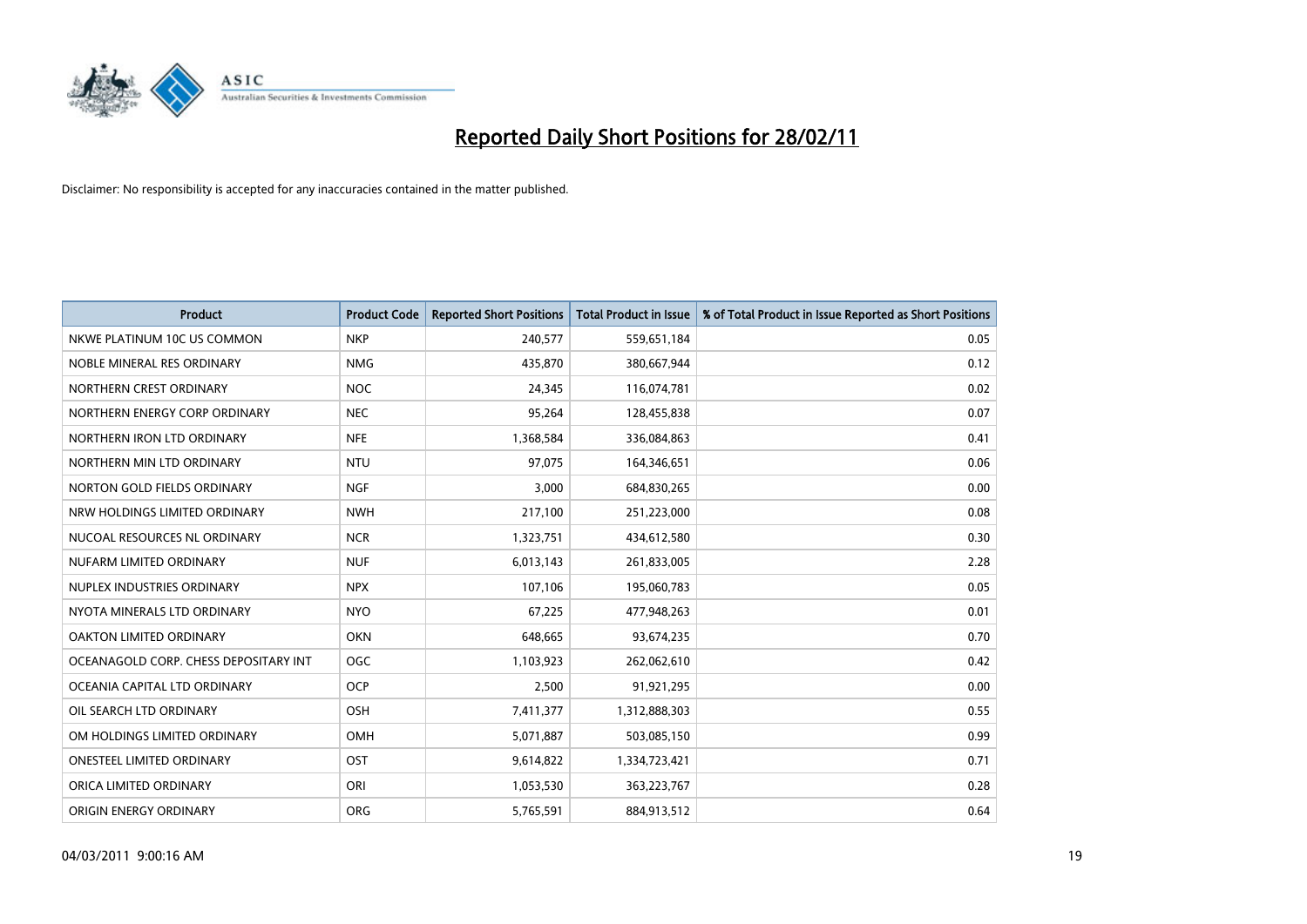

| Product                        | <b>Product Code</b> | <b>Reported Short Positions</b> | Total Product in Issue | % of Total Product in Issue Reported as Short Positions |
|--------------------------------|---------------------|---------------------------------|------------------------|---------------------------------------------------------|
| OROCOBRE LIMITED ORDINARY      | <b>ORE</b>          | 380,948                         | 95,854,894             | 0.40                                                    |
| OROTONGROUP LIMITED ORDINARY   | <b>ORL</b>          | 7,271                           | 40,880,902             | 0.02                                                    |
| OTTO ENERGY LIMITED ORDINARY   | <b>OEL</b>          | 112,101                         | 1,134,540,071          | 0.01                                                    |
| OZ MINERALS ORDINARY           | OZL                 | 23,475,730                      | 3,238,546,504          | 0.72                                                    |
| <b>PACIFIC BRANDS ORDINARY</b> | <b>PBG</b>          | 8,340,096                       | 931,386,248            | 0.90                                                    |
| PALADIN ENERGY LTD ORDINARY    | <b>PDN</b>          | 19,444,519                      | 777,455,983            | 2.49                                                    |
| PAN PACIFIC PETROL. ORDINARY   | PPP                 | 217,975                         | 588,612,110            | 0.04                                                    |
| PANAUST LIMITED ORDINARY       | <b>PNA</b>          | 8,964,387                       | 2,963,456,676          | 0.29                                                    |
| PANORAMIC RESOURCES ORDINARY   | PAN                 | 1,211,824                       | 207,050,710            | 0.58                                                    |
| PAPERLINX LIMITED ORDINARY     | <b>PPX</b>          | 26,577,404                      | 603,580,761            | 4.41                                                    |
| PAPILLON RES LTD ORDINARY      | PIR                 | 19,538                          | 187,419,893            | 0.01                                                    |
| PATTIES FOODS LTD ORDINARY     | PFL                 |                                 | 138,908,853            | 0.00                                                    |
| PEET LIMITED ORDINARY          | <b>PPC</b>          | 101,620                         | 302,965,804            | 0.03                                                    |
| PENINSULA ENERGY LTD ORDINARY  | <b>PEN</b>          | 681,149                         | 2,082,328,714          | 0.03                                                    |
| PERILYA LIMITED ORDINARY       | PEM                 | 1,519,477                       | 526,075,563            | 0.29                                                    |
| PERPETUAL LIMITED ORDINARY     | PPT                 | 2,312,395                       | 44,140,166             | 5.23                                                    |
| PERSEUS MINING LTD ORDINARY    | PRU                 | 2,659,121                       | 423,187,088            | 0.63                                                    |
| PETSEC ENERGY ORDINARY         | PSA                 | 223,332                         | 231,283,622            | 0.10                                                    |
| PHARMAXIS LTD ORDINARY         | <b>PXS</b>          | 1,103,811                       | 228,127,809            | 0.49                                                    |
| PHOTON GROUP LTD ORDINARY      | PGA                 | 250,510                         | 1,540,543,357          | 0.02                                                    |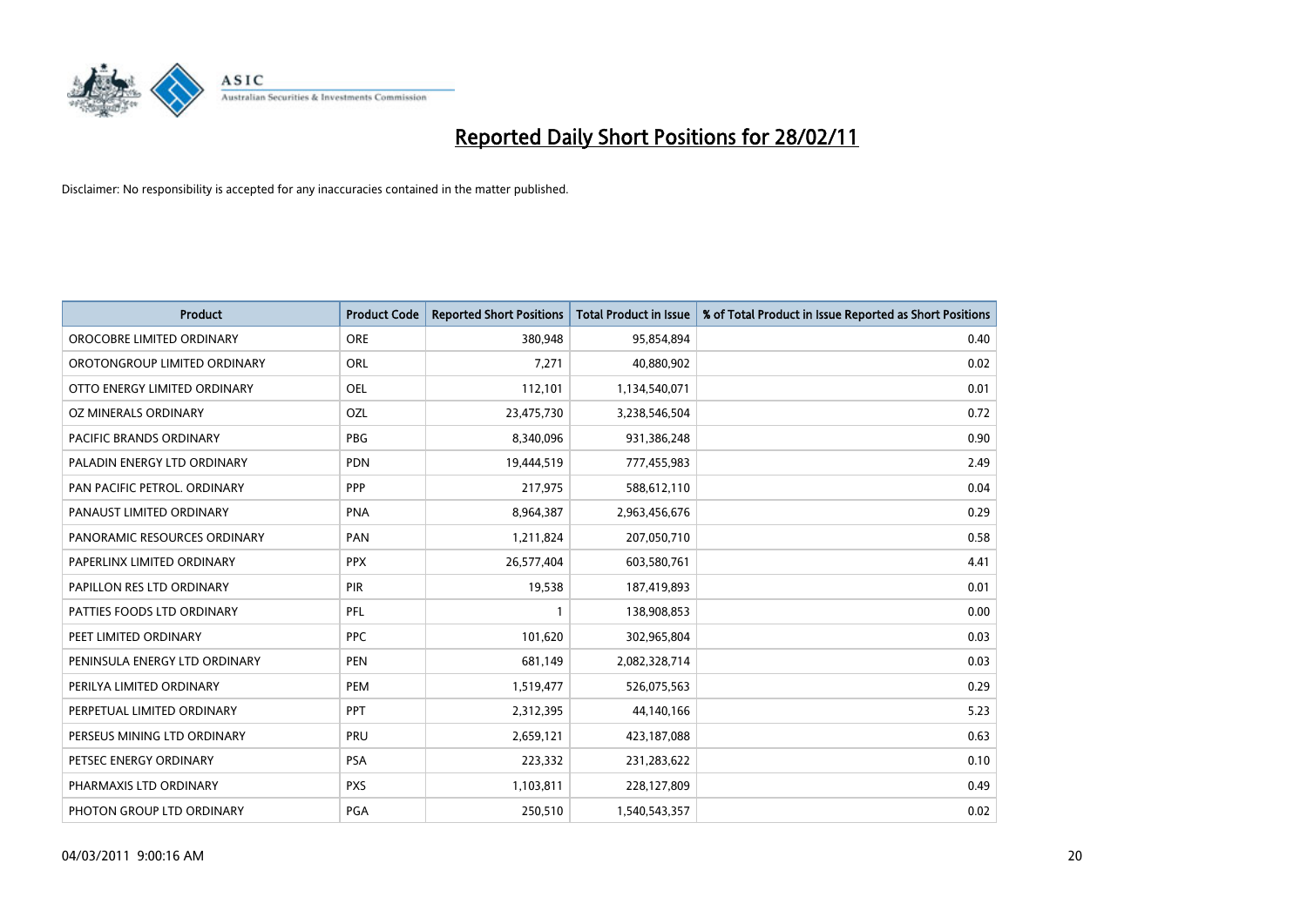

| Product                              | <b>Product Code</b> | <b>Reported Short Positions</b> | <b>Total Product in Issue</b> | % of Total Product in Issue Reported as Short Positions |
|--------------------------------------|---------------------|---------------------------------|-------------------------------|---------------------------------------------------------|
| PIKE RIVER COAL ORDINARY             | <b>PRC</b>          | 257,595                         | 405,513,933                   | 0.06                                                    |
| PLATINUM ASSET ORDINARY              | <b>PTM</b>          | 5,628,504                       | 561,347,878                   | 0.99                                                    |
| PLATINUM AUSTRALIA ORDINARY          | <b>PLA</b>          | 5,305,167                       | 392,430,039                   | 1.35                                                    |
| PLATINUM CAPITAL LTD ORDINARY        | <b>PMC</b>          | 1                               | 163,732,888                   | 0.00                                                    |
| PLUTON RESOURCES ORDINARY            | PLV                 | 91,617                          | 181,457,362                   | 0.05                                                    |
| PMP LIMITED ORDINARY                 | PMP                 | 398,238                         | 335,338,483                   | 0.11                                                    |
| PORT BOUVARD LIMITED ORDINARY        | PBD                 | 6.754                           | 593,868,295                   | 0.00                                                    |
| PREMIER INVESTMENTS ORDINARY         | <b>PMV</b>          | 321,697                         | 155,030,045                   | 0.22                                                    |
| PRIMA BIOMED LTD ORDINARY            | <b>PRR</b>          | 256,793                         | 779,818,208                   | 0.03                                                    |
| PRIMARY HEALTH CARE ORDINARY         | <b>PRY</b>          | 9,748,534                       | 496,073,188                   | 1.96                                                    |
| PRIME INFR GROUP. STAPLED SECURITIES | PIH                 | 308,735                         | 351,776,795                   | 0.09                                                    |
| PRIME MEDIA GRP LTD ORDINARY         | PRT                 | 2                               | 366,330,303                   | 0.00                                                    |
| PRIMEAG AUSTRALIA ORDINARY           | PAG                 | 3,298                           | 150,569,976                   | 0.00                                                    |
| PROGEN PHARMACEUTIC ORDINARY         | PGL                 | 151,596                         | 24,709,097                    | 0.61                                                    |
| PROGRAMMED ORDINARY                  | <b>PRG</b>          | 514,441                         | 118,169,908                   | 0.45                                                    |
| PSIVIDA CORP CDI 1:1                 | <b>PVA</b>          | 6,878                           | 8,972,191                     | 0.08                                                    |
| <b>QANTAS AIRWAYS ORDINARY</b>       | QAN                 | 23,660,587                      | 2,265,123,620                 | 1.05                                                    |
| OBE INSURANCE GROUP ORDINARY         | <b>OBE</b>          | 18,378,734                      | 1,051,756,499                 | 1.71                                                    |
| OR NATIONAL LIMITED ORDINARY         | <b>ORN</b>          | 15,187,544                      | 2,440,000,000                 | 0.61                                                    |
| <b>QUBE LOGISTICS ORDINARY UNITS</b> | <b>QUB</b>          | 21,658                          | 517,868,029                   | 0.00                                                    |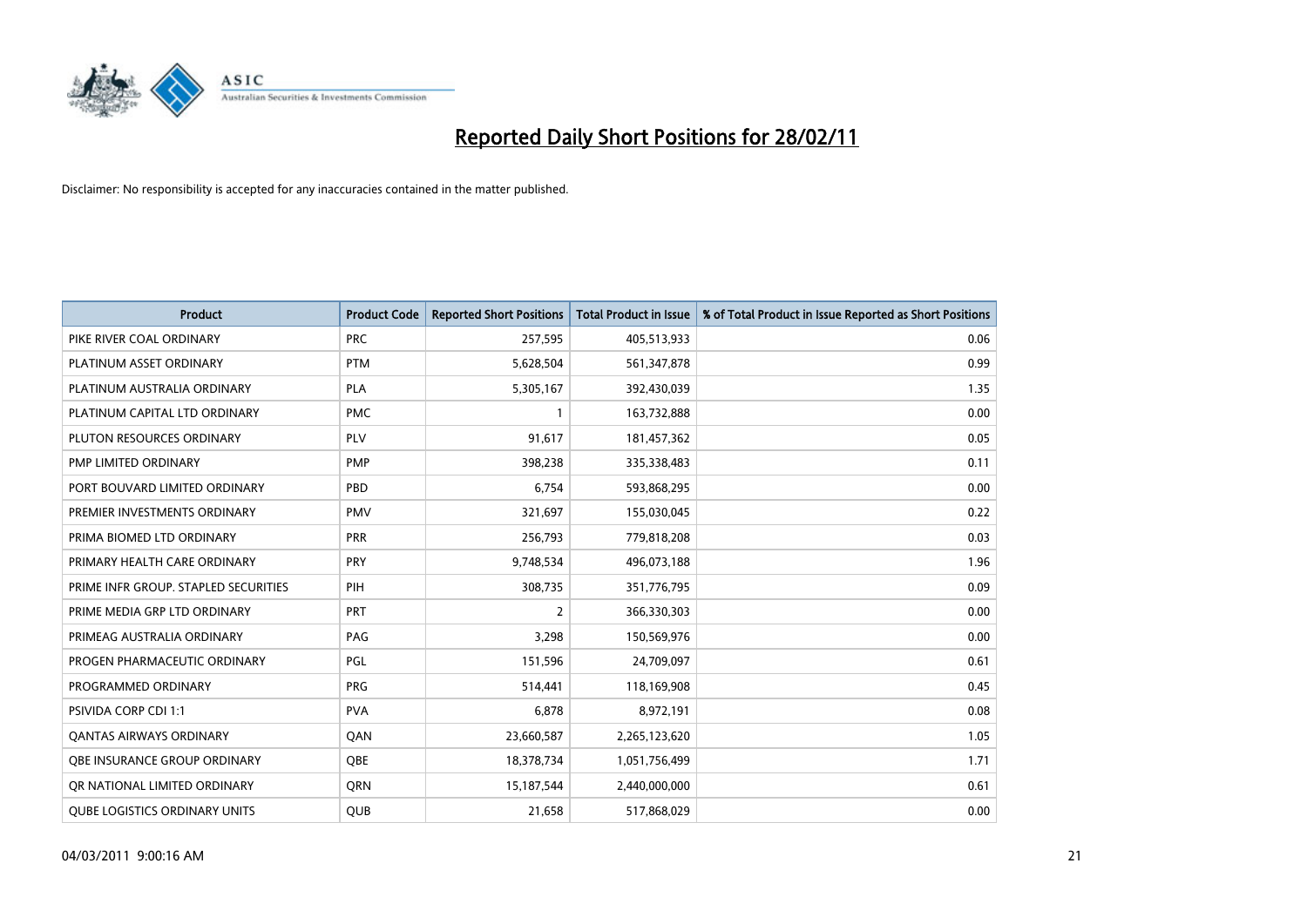

| <b>Product</b>                      | <b>Product Code</b> | <b>Reported Short Positions</b> | <b>Total Product in Issue</b> | % of Total Product in Issue Reported as Short Positions |
|-------------------------------------|---------------------|---------------------------------|-------------------------------|---------------------------------------------------------|
| RAMELIUS RESOURCES ORDINARY         | <b>RMS</b>          | 39,694                          | 291,208,795                   | 0.01                                                    |
| RAMSAY HEALTH CARE ORDINARY         | <b>RHC</b>          | 1,049,730                       | 202,081,252                   | 0.50                                                    |
| <b>RCR TOMLINSON ORDINARY</b>       | <b>RCR</b>          | 68,067                          | 131,892,672                   | 0.05                                                    |
| <b>REA GROUP ORDINARY</b>           | <b>REA</b>          | 33,483                          | 129,691,280                   | 0.01                                                    |
| <b>RECKON LIMITED ORDINARY</b>      | <b>RKN</b>          | $\overline{2}$                  | 133,384,060                   | 0.00                                                    |
| <b>RED FORK ENERGY ORDINARY</b>     | <b>RFE</b>          | 7,813                           | 139,535,000                   | 0.01                                                    |
| REED RESOURCES LTD ORDINARY         | <b>RDR</b>          | 284,253                         | 193,271,768                   | 0.15                                                    |
| REGIONAL EXPRESS ORDINARY           | <b>REX</b>          | 1,976                           | 121,254,902                   | 0.00                                                    |
| <b>REGIS RESOURCES ORDINARY</b>     | <b>RRL</b>          | 2,314,982                       | 430,750,415                   | 0.52                                                    |
| RESMED INC CDI 10:1                 | <b>RMD</b>          | 10,374,611                      | 1,534,676,730                 | 0.68                                                    |
| RESOLUTE MINING ORDINARY            | <b>RSG</b>          | 4,498,429                       | 467,211,233                   | 0.96                                                    |
| <b>RESOURCE GENERATION ORDINARY</b> | <b>RES</b>          | 232,089                         | 243,900,530                   | 0.09                                                    |
| RETAIL FOOD GROUP ORDINARY          | <b>RFG</b>          | 1,663                           | 107,301,926                   | 0.00                                                    |
| REVERSE CORP LIMITED ORDINARY       | <b>REF</b>          | 25,141                          | 92,382,175                    | 0.03                                                    |
| REX MINERALS LIMITED ORDINARY       | <b>RXM</b>          | 92,916                          | 150,317,460                   | 0.06                                                    |
| RHG LIMITED ORDINARY                | <b>RHG</b>          | 57,868                          | 318,745,978                   | 0.01                                                    |
| RIDLEY CORPORATION ORDINARY         | <b>RIC</b>          | 61,937                          | 307,817,071                   | 0.02                                                    |
| RIO TINTO LIMITED ORDINARY          | <b>RIO</b>          | 13,178,745                      | 435,758,720                   | 3.01                                                    |
| RIVERCITY MOTORWAY STAPLED          | <b>RCY</b>          | 132,000                         | 957,010,115                   | 0.01                                                    |
| RIVERSDALE MINING ORDINARY          | <b>RIV</b>          | 1,294,343                       | 236,696,188                   | 0.55                                                    |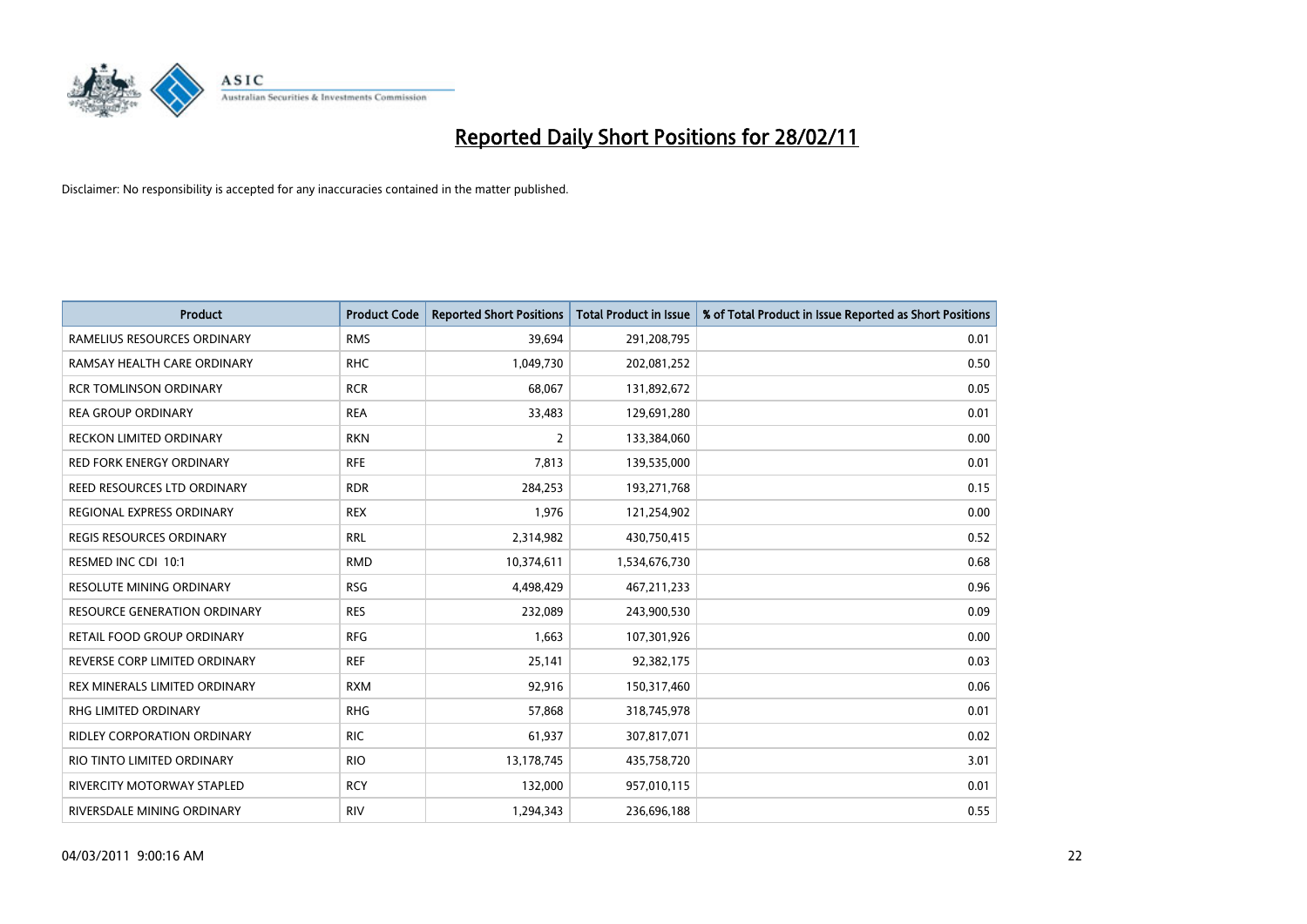

| <b>Product</b>                           | <b>Product Code</b> | <b>Reported Short Positions</b> | <b>Total Product in Issue</b> | % of Total Product in Issue Reported as Short Positions |
|------------------------------------------|---------------------|---------------------------------|-------------------------------|---------------------------------------------------------|
| <b>ROBUST RESOURCES ORDINARY</b>         | <b>ROL</b>          | 16,182                          | 84,194,097                    | 0.02                                                    |
| ROC OIL COMPANY ORDINARY                 | <b>ROC</b>          | 13,135,732                      | 713,154,560                   | 1.85                                                    |
| SAI GLOBAL LIMITED ORDINARY              | SAI                 | 231,167                         | 198,012,813                   | 0.09                                                    |
| SALMAT LIMITED ORDINARY                  | <b>SLM</b>          | 149,261                         | 159,749,049                   | 0.09                                                    |
| SAMSON OIL & GAS LTD ORDINARY            | <b>SSN</b>          | 442,712                         | 1,690,561,916                 | 0.03                                                    |
| SANDFIRE RESOURCES ORDINARY              | <b>SFR</b>          | 70,863                          | 148,309,969                   | 0.04                                                    |
| <b>SANTOS LTD ORDINARY</b>               | <b>STO</b>          | 11,328,171                      | 874,244,207                   | 1.25                                                    |
| SARACEN MINERAL ORDINARY                 | <b>SAR</b>          | 378,032                         | 492,151,415                   | 0.06                                                    |
| SEDGMAN LIMITED ORDINARY                 | <b>SDM</b>          | 319,857                         | 207,997,898                   | 0.15                                                    |
| SEEK LIMITED ORDINARY                    | <b>SEK</b>          | 3,987,563                       | 336,584,488                   | 1.18                                                    |
| SENETAS CORPORATION ORDINARY             | <b>SEN</b>          | 756,999                         | 463,105,195                   | 0.16                                                    |
| SERVCORP LIMITED ORDINARY                | SRV                 | 179,312                         | 98,440,807                    | 0.18                                                    |
| SERVICE STREAM ORDINARY                  | <b>SSM</b>          | 428,853                         | 283,418,867                   | 0.15                                                    |
| SEVEN GROUP HOLDINGS ORDINARY            | <b>SVW</b>          | 102,395                         | 305,410,281                   | 0.03                                                    |
| SIGMA PHARMACEUTICAL ORDINARY            | <b>SIP</b>          | 12,322,580                      | 1,178,626,572                 | 1.04                                                    |
| SILEX SYSTEMS ORDINARY                   | <b>SLX</b>          | 248,267                         | 170,128,997                   | 0.14                                                    |
| SILVER LAKE RESOURCE ORDINARY            | <b>SLR</b>          | 258,854                         | 178,882,838                   | 0.15                                                    |
| SIMS METAL MGMT LTD ORDINARY             | <b>SGM</b>          | 3,697,287                       | 204,921,757                   | 1.81                                                    |
| SINGAPORE TELECOMM. CHESS DEPOSITARY INT | SGT                 | 3,620,389                       | 318,538,714                   | 1.13                                                    |
| SKILLED GROUP LTD ORDINARY               | <b>SKE</b>          | 452,908                         | 190,738,408                   | 0.23                                                    |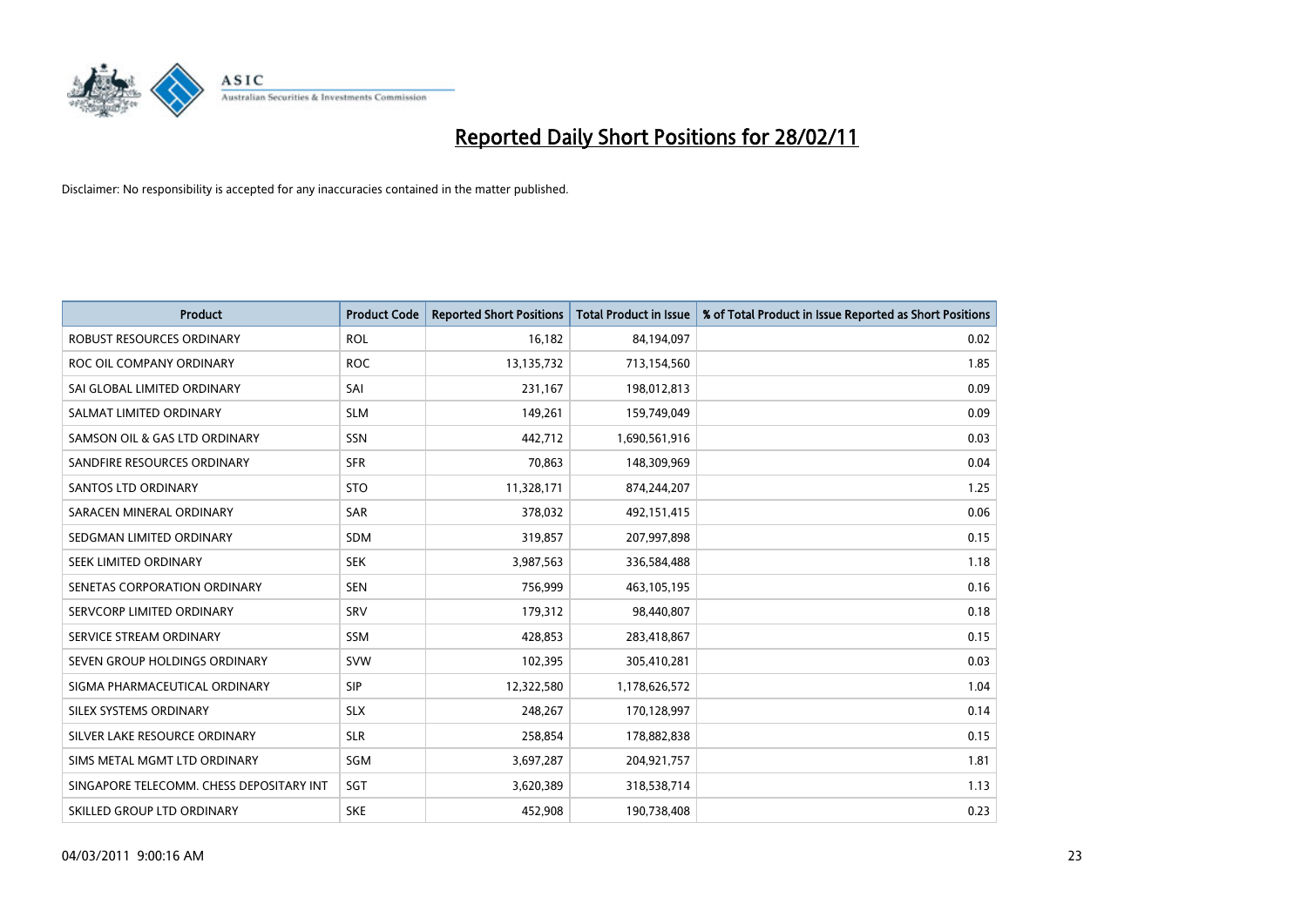

| Product                                  | <b>Product Code</b> | <b>Reported Short Positions</b> | <b>Total Product in Issue</b> | % of Total Product in Issue Reported as Short Positions |
|------------------------------------------|---------------------|---------------------------------|-------------------------------|---------------------------------------------------------|
| SKY CITY ENTERTAIN, ORDINARY             | <b>SKC</b>          | 1,901,849                       | 575,114,687                   | 0.33                                                    |
| <b>SKY NETWORK ORDINARY</b>              | <b>SKT</b>          | 302,328                         | 389,139,785                   | 0.08                                                    |
| SMS MANAGEMENT, ORDINARY                 | <b>SMX</b>          | 175,385                         | 67,661,358                    | 0.26                                                    |
| SONIC HEALTHCARE ORDINARY                | <b>SHL</b>          | 5,354,164                       | 388,429,875                   | 1.39                                                    |
| SOUL PATTINSON (W.H) ORDINARY            | SOL                 | 29.694                          | 238,640,580                   | 0.01                                                    |
| SOUTH BOULDER MINES ORDINARY             | <b>STB</b>          | 14,001                          | 79,485,688                    | 0.02                                                    |
| SP AUSNET STAPLED SECURITIES             | <b>SPN</b>          | 7,014,907                       | 2,795,115,439                 | 0.25                                                    |
| SPARK INFRASTRUCTURE STAPLED NOTE & UNIT | SKI                 | 9,050,285                       | 1,326,734,264                 | 0.67                                                    |
| SPDR 200 FUND ETF UNITS                  | <b>STW</b>          | 8,251                           | 51,439,159                    | 0.02                                                    |
| SPECIALTY FASHION ORDINARY               | <b>SFH</b>          | 2,750,950                       | 191,686,122                   | 1.43                                                    |
| SPHERE MINERALS LTD ORDINARY             | <b>SPH</b>          | 1,991                           | 171,348,151                   | 0.00                                                    |
| SPOTLESS GROUP LTD ORDINARY              | <b>SPT</b>          | 2,518,243                       | 261,070,153                   | 0.96                                                    |
| ST BARBARA LIMITED ORDINARY              | <b>SBM</b>          | 3,422,782                       | 325,615,389                   | 1.05                                                    |
| STAGING CONNECTIONS ORDINARY             | <b>STG</b>          | 2,917,189                       | 78,317,726                    | 3.72                                                    |
| STANMORE COAL LTD ORDINARY               | <b>SMR</b>          | 32,031                          | 87,250,738                    | 0.04                                                    |
| STH AMERICAN COR LTD ORDINARY            | SAY                 | 9,200                           | 233,651,371                   | 0.00                                                    |
| STH CRS ELECT ENGNR ORDINARY             | <b>SXE</b>          | 14,781                          | 124,178,939                   | 0.01                                                    |
| STHN CROSS MEDIA ORDINARY                | <b>SXL</b>          | 681,773                         | 378,827,750                   | 0.18                                                    |
| STOCKLAND UNITS/ORD STAPLED              | SGP                 | 15,830,228                      | 2,383,036,717                 | 0.65                                                    |
| STRAITS RES LTD. ORDINARY                | SRO                 | 2,265,248                       | 316, 342, 835                 | 0.71                                                    |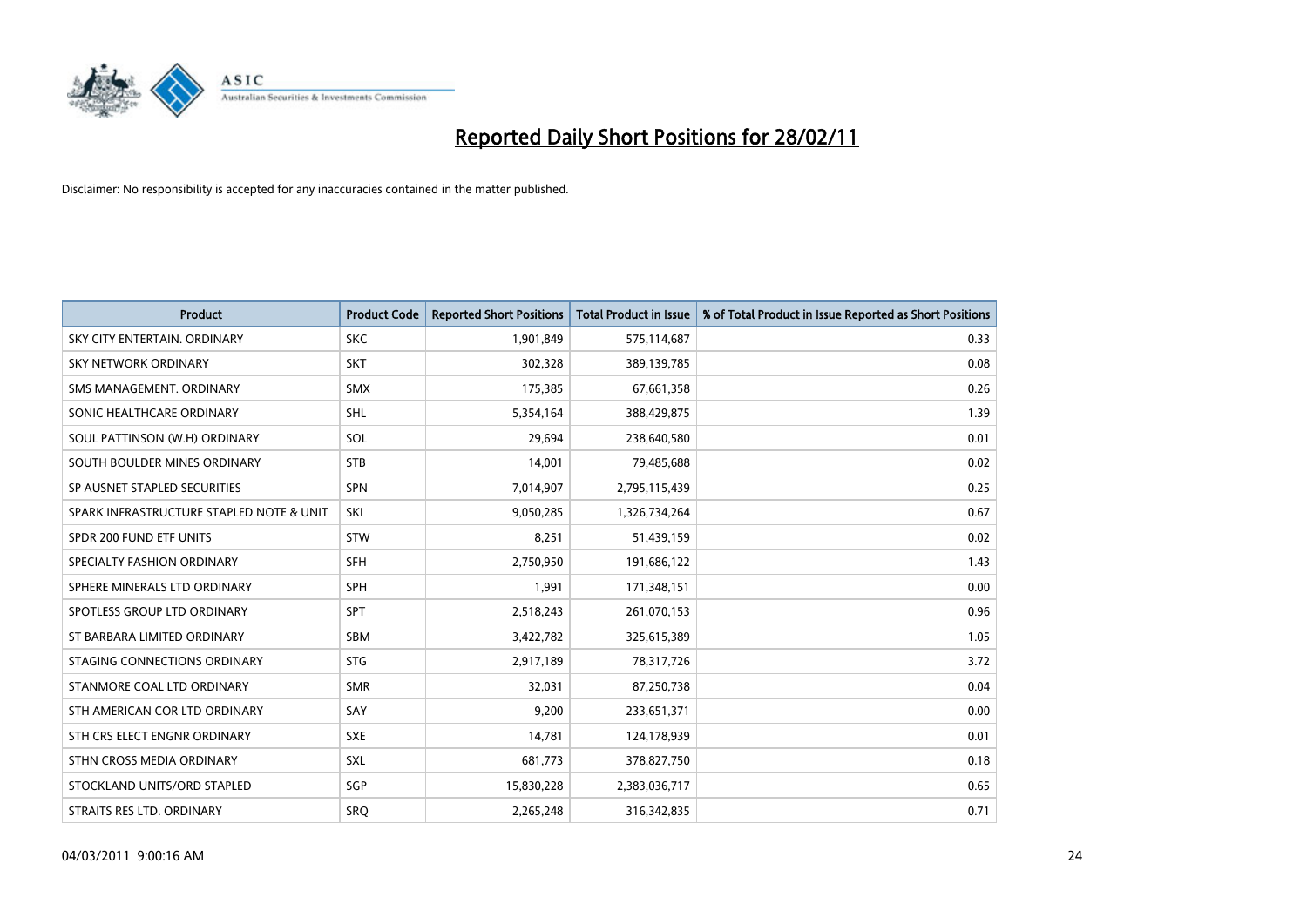

| Product                              | <b>Product Code</b> | <b>Reported Short Positions</b> | <b>Total Product in Issue</b> | % of Total Product in Issue Reported as Short Positions |
|--------------------------------------|---------------------|---------------------------------|-------------------------------|---------------------------------------------------------|
| <b>STW COMMUNICATIONS ORDINARY</b>   | SGN                 | 261,396                         | 364,310,964                   | 0.07                                                    |
| SUNCORP GROUP LTD ORDINARY           | <b>SUN</b>          | 4,944,226                       | 1,281,390,524                 | 0.38                                                    |
| SUNDANCE ENERGY ORDINARY             | <b>SEA</b>          | 42,201                          | 276,709,585                   | 0.02                                                    |
| SUNDANCE RESOURCES ORDINARY          | SDL                 | 14,667,344                      | 2,712,401,668                 | 0.53                                                    |
| SUNLAND GROUP LTD ORDINARY           | <b>SDG</b>          | 340,218                         | 225,572,921                   | 0.14                                                    |
| SUPER RET REP LTD ORDINARY           | SUL                 | 106,875                         | 129,039,842                   | 0.08                                                    |
| SWICK MINING ORDINARY                | <b>SWK</b>          | 275,811                         | 236,724,970                   | 0.12                                                    |
| SYMEX HOLDINGS ORDINARY              | <b>SYM</b>          | 6,633                           | 125,037,628                   | 0.01                                                    |
| TABCORP HOLDINGS LTD ORDINARY        | <b>TAH</b>          | 1,158,307                       | 684,918,140                   | 0.16                                                    |
| <b>TALENT2 INTERNATION ORDINARY</b>  | <b>TWO</b>          | $\overline{7}$                  | 142,009,500                   | 0.00                                                    |
| <b>TALISMAN MINING ORDINARY</b>      | <b>TLM</b>          | 18,675                          | 130,438,627                   | 0.01                                                    |
| <b>TANAMI GOLD NL ORDINARY</b>       | <b>TAM</b>          | 28,124                          | 260,947,676                   | 0.02                                                    |
| TAP OIL LIMITED ORDINARY             | <b>TAP</b>          | 1,501,719                       | 240,967,311                   | 0.63                                                    |
| <b>TASSAL GROUP LIMITED ORDINARY</b> | <b>TGR</b>          | 29,890                          | 146,304,404                   | 0.01                                                    |
| TATTS GROUP LTD ORDINARY             | <b>TTS</b>          | 24,301,592                      | 1,300,888,465                 | 1.87                                                    |
| TELECOM CORPORATION ORDINARY         | <b>TEL</b>          | 22,302,021                      | 1,924,626,240                 | 1.17                                                    |
| <b>TELSTRA CORPORATION, ORDINARY</b> | <b>TLS</b>          | 56,034,420                      | 12,443,074,357                | 0.44                                                    |
| TEN NETWORK HOLDINGS ORDINARY        | <b>TEN</b>          | 22,566,501                      | 1,045,236,720                 | 2.16                                                    |
| TERANGA GOLD CORP CDI 1:1            | <b>TGZ</b>          | 186,031                         | 149,817,696                   | 0.12                                                    |
| TERRAMIN AUSTRALIA. ORDINARY         | <b>TZN</b>          | 88,829                          | 167,315,574                   | 0.05                                                    |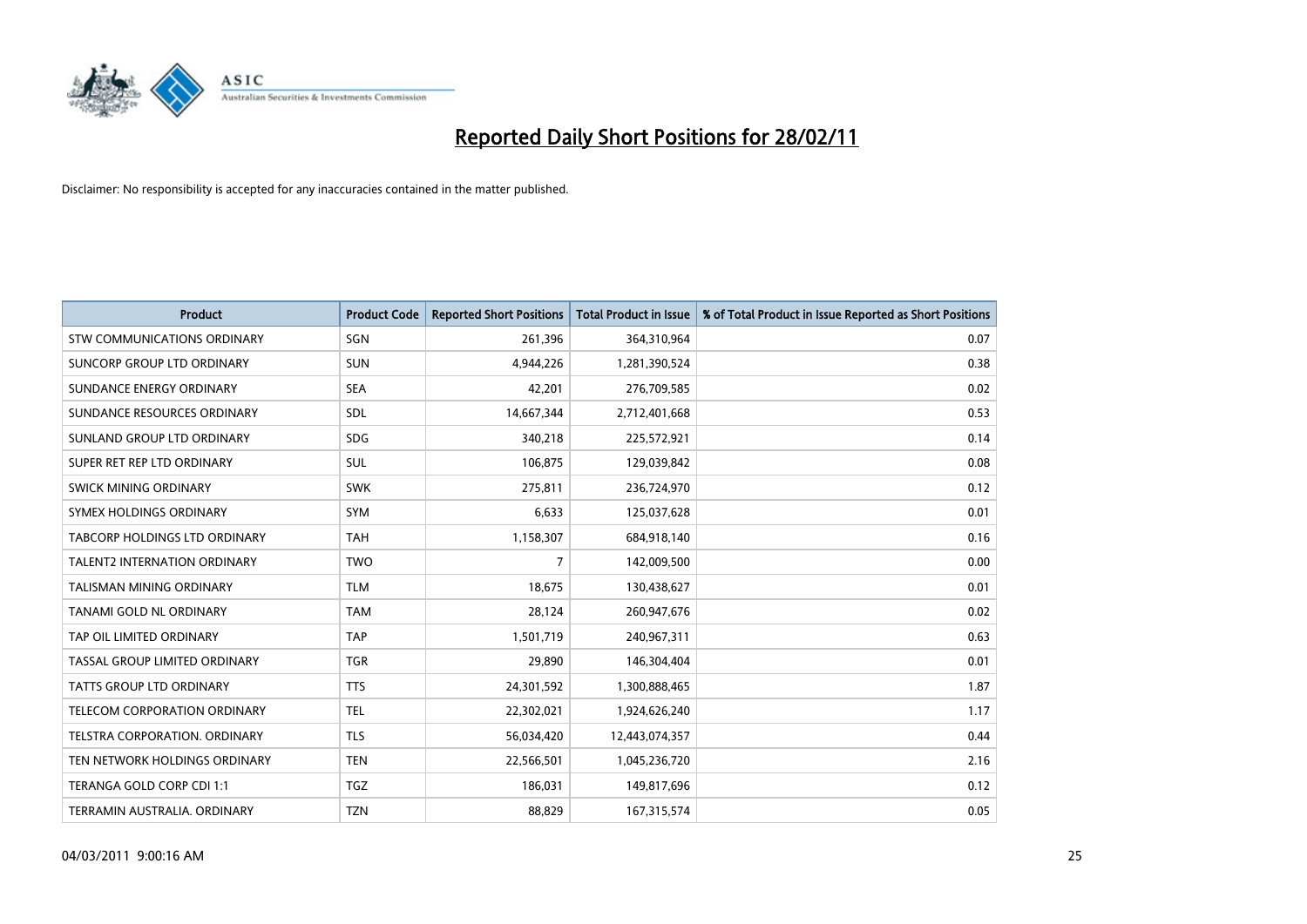

| <b>Product</b>                          | <b>Product Code</b> | <b>Reported Short Positions</b> | Total Product in Issue | % of Total Product in Issue Reported as Short Positions |
|-----------------------------------------|---------------------|---------------------------------|------------------------|---------------------------------------------------------|
| TFS CORPORATION LTD ORDINARY            | <b>TFC</b>          | 64,242                          | 228,397,097            | 0.02                                                    |
| THE REJECT SHOP ORDINARY                | <b>TRS</b>          | 360,621                         | 26,033,570             | 1.39                                                    |
| THOR MINING PLC CHESS DEPOSITARY        | <b>THR</b>          | 2,307                           | 240,235,256            | 0.00                                                    |
| THORN GROUP LIMITED ORDINARY            | <b>TGA</b>          | 16,629                          | 129,858,924            | 0.01                                                    |
| THUNDELARRA EXPLOR. ORDINARY            | <b>THX</b>          | 21,017                          | 153,414,483            | 0.01                                                    |
| TIGER RESOURCES ORDINARY                | <b>TGS</b>          | 259,709                         | 597,523,151            | 0.05                                                    |
| TIMBERCORP LIMITED ORDINARY             | <b>TIM</b>          | 90.074                          | 352,071,429            | 0.02                                                    |
| <b>TISHMAN SPEYER UNITS</b>             | <b>TSO</b>          | 50,504                          | 338,440,904            | 0.01                                                    |
| TNG LIMITED ORDINARY                    | <b>TNG</b>          | 4,321                           | 258,055,076            | 0.00                                                    |
| TOLL HOLDINGS LTD ORDINARY              | <b>TOL</b>          | 16,232,936                      | 706,577,616            | 2.31                                                    |
| TORO ENERGY LIMITED ORDINARY            | <b>TOE</b>          | 35,404                          | 964,936,676            | 0.00                                                    |
| <b>TOWER AUSTRALIA ORDINARY</b>         | <b>TAL</b>          | 148,596                         | 419,652,394            | 0.02                                                    |
| <b>TOWER LIMITED ORDINARY</b>           | <b>TWR</b>          | 690,119                         | 263,603,448            | 0.26                                                    |
| TOX FREE SOLUTIONS ORDINARY             | <b>TOX</b>          | 95,611                          | 91,905,500             | 0.10                                                    |
| TPG TELECOM LIMITED ORDINARY            | <b>TPM</b>          | 3,744,194                       | 775,522,421            | 0.48                                                    |
| TRANSFIELD SERV INFR STAPLED SECURITIES | <b>TSI</b>          | 1,211,687                       | 434,862,971            | 0.28                                                    |
| <b>TRANSFIELD SERVICES ORDINARY</b>     | <b>TSE</b>          | 833,686                         | 549,715,957            | 0.15                                                    |
| TRANSPACIFIC INDUST. ORDINARY           | <b>TPI</b>          | 20,225,355                      | 960,638,735            | 2.10                                                    |
| TRANSURBAN GROUP TRIPLE STAPLED SEC.    | <b>TCL</b>          | 4,529,166                       | 1,443,543,731          | 0.31                                                    |
| TRINITY GROUP STAPLED SECURITIES        | <b>TCO</b>          | 3,419                           | 231,701,539            | 0.00                                                    |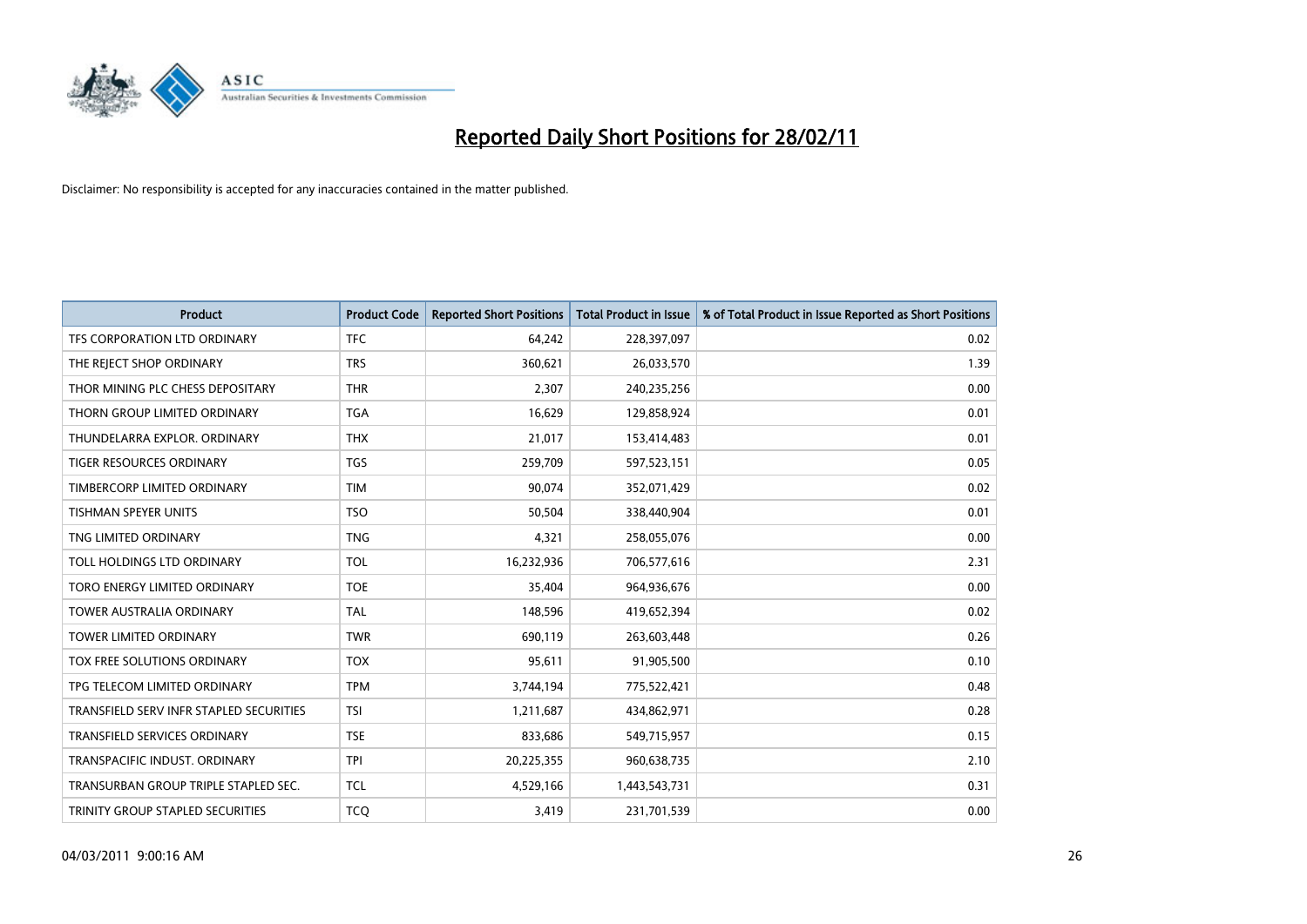

| <b>Product</b>                            | <b>Product Code</b> | <b>Reported Short Positions</b> | Total Product in Issue | % of Total Product in Issue Reported as Short Positions |
|-------------------------------------------|---------------------|---------------------------------|------------------------|---------------------------------------------------------|
| TROY RESOURCES NL ORDINARY                | <b>TRY</b>          | 54,852                          | 87,565,323             | 0.07                                                    |
| UGL LIMITED ORDINARY                      | <b>UGL</b>          | 4,577,034                       | 166,028,705            | 2.76                                                    |
| UNILIFE CORPORATION CDI US PROHIBITED     | <b>UNS</b>          | 213,342                         | 277,791,611            | 0.07                                                    |
| UXC LIMITED ORDINARY                      | <b>UXC</b>          | 694,172                         | 305,789,718            | 0.22                                                    |
| VALAD PROPERTY GROUP STAPLED US PROHIBIT. | <b>VPG</b>          | 4,456,981                       | 115,108,116            | 3.87                                                    |
| <b>VDM GROUP LIMITED ORDINARY</b>         | <b>VMG</b>          | 11,116                          | 193,127,749            | 0.01                                                    |
| <b>VENTURE MINERALS ORDINARY</b>          | <b>VMS</b>          | 127,332                         | 220,943,592            | 0.06                                                    |
| <b>VENTUREX RESOURCES ORDINARY</b>        | <b>VXR</b>          | 3,814,312                       | 1,087,242,726          | 0.35                                                    |
| VILLAGE ROADSHOW LTD ORDINARY             | <b>VRL</b>          | 1,000                           | 151,668,100            | 0.00                                                    |
| <b>VIRGIN BLUE HOLDINGS ORDINARY</b>      | <b>VBA</b>          | 25,880,587                      | 2,210,197,600          | 1.16                                                    |
| <b>VISION GROUP HLDGS ORDINARY</b>        | <b>VGH</b>          | 78.000                          | 73,583,806             | 0.11                                                    |
| <b>VITA GROUP LTD ORDINARY</b>            | <b>VTG</b>          | 75,190                          | 142,499,800            | 0.05                                                    |
| <b>VITERRA INC CDI 1:1</b>                | <b>VTA</b>          | 3,828                           | 68,629,939             | 0.01                                                    |
| <b>VMOTO LIMITED ORDINARY</b>             | <b>VMT</b>          | 25,614                          | 593,865,868            | 0.00                                                    |
| VNGD US TOTAL MARKET CDI 1:1              | <b>VTS</b>          | 2,490                           | 388,002                | 0.64                                                    |
| <b>WATPAC LIMITED ORDINARY</b>            | <b>WTP</b>          | 37,675                          | 183,341,382            | 0.01                                                    |
| <b>WDS LIMITED ORDINARY</b>               | <b>WDS</b>          | 78,481                          | 143,107,458            | 0.06                                                    |
| WEBFIRM GROUP LTD ORDINARY                | <b>WFM</b>          | 10,373                          | 676,242,536            | 0.00                                                    |
| <b>WEBIET LIMITED ORDINARY</b>            | <b>WEB</b>          | 60,292                          | 77,961,278             | 0.08                                                    |
| <b>WESFARMERS LIMITED ORDINARY</b>        | <b>WES</b>          | 20,745,873                      | 1,005,187,251          | 2.04                                                    |